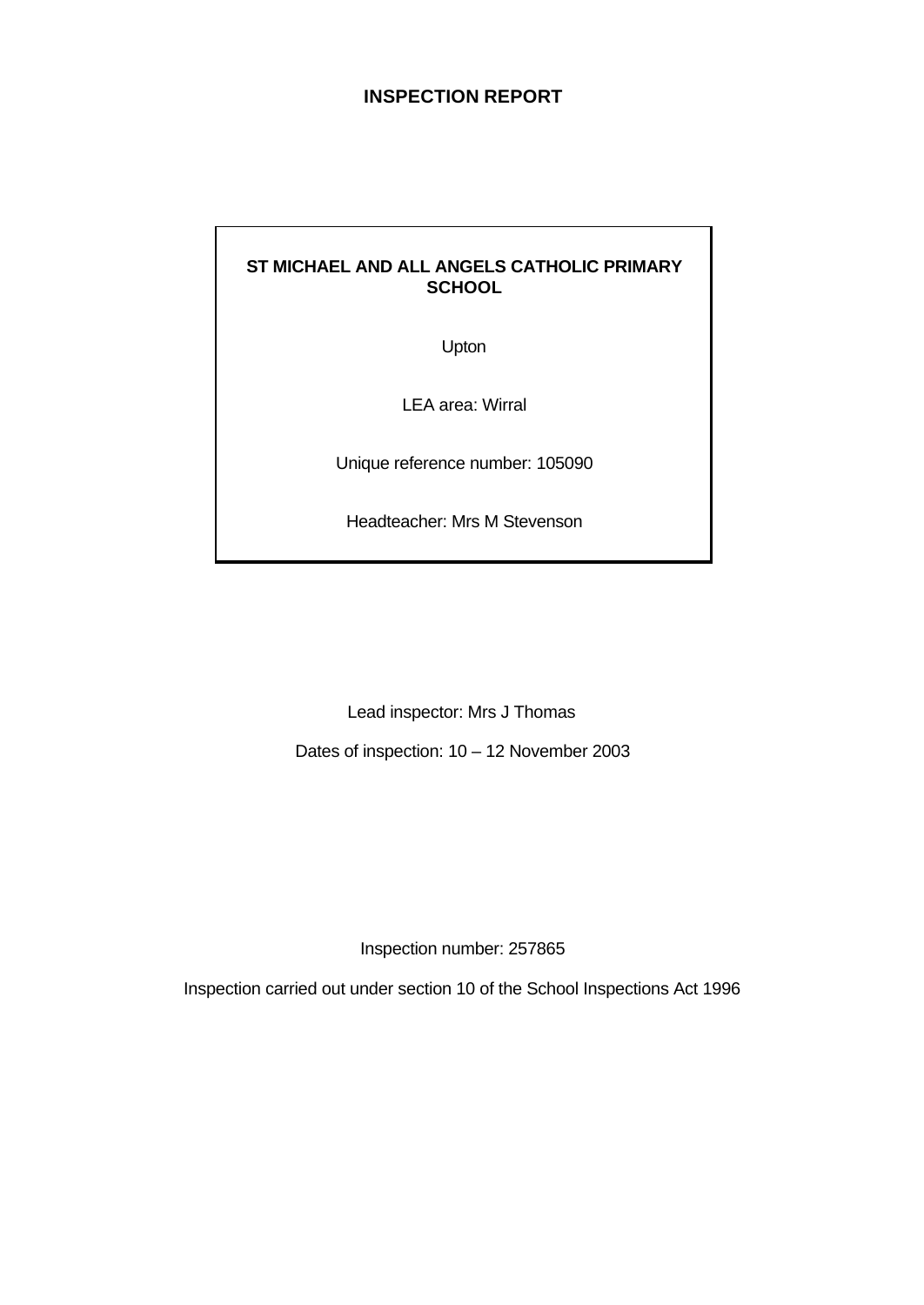## © Crown copyright 2003

This report may be reproduced in whole or in part for non-commercial educational purposes, provided that all extracts quoted are reproduced verbatim without adaptation and on condition that the source and date thereof are stated.

Further copies of this report are obtainable from the school. Under the School Inspections Act 1996, the school must provide a copy of this report and/or its summary free of charge to certain categories of people. A charge not exceeding the full cost of reproduction may be made for any other copies supplied.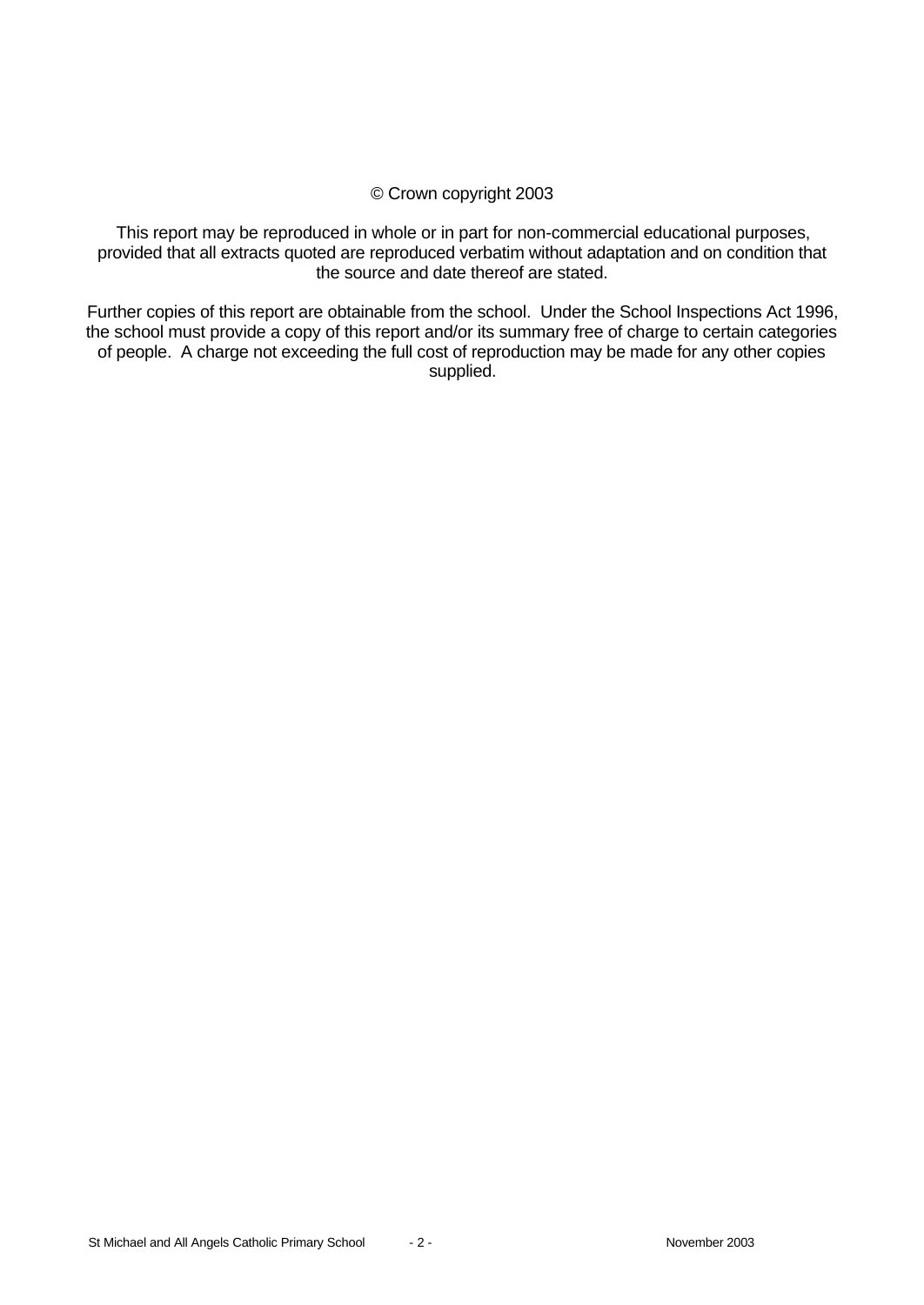# **INFORMATION ABOUT THE SCHOOL**

| Type of school:                                       | Primary                          |
|-------------------------------------------------------|----------------------------------|
| School category:                                      | Voluntary aided                  |
| Age range of pupils:                                  | $3 - 11$                         |
| Gender of pupils:                                     | Mixed                            |
| Number on roll:                                       | 190 (full time equivalent)       |
| School address:                                       | New Hey Road<br>Upton            |
| Postcode:                                             | Wirral<br><b>CH49 5LE</b>        |
| Telephone number:                                     | (0151) 677 4088                  |
| Fax number:                                           | (0151) 677 0885                  |
| Appropriate authority:<br>Name of chair of governors: | Governing body<br>Mr K Parkinson |
| Date of previous inspection:                          | 29 June 1998                     |

# **CHARACTERISTICS OF THE SCHOOL**

St Michael and All Angels Catholic Primary is about the same size as other primary schools. The number on roll is 190 including the children who attend the nursery. The roll is declining in line with national figures. Almost half of the pupils are in receipt of free school meals and this is considerably higher than most other schools. The proportion of pupils with special educational needs is above what is usually found. A small, but steadily increasing number of pupils, just under five per cent, are from ethnic minority families and about half of these do not have English as their mother tongue. The school provides a number of services to its community and these are to be inspected as a specific focus. Mobility of pupils in and out of the school other than at the normal time of admission was 10 per cent for the last school year.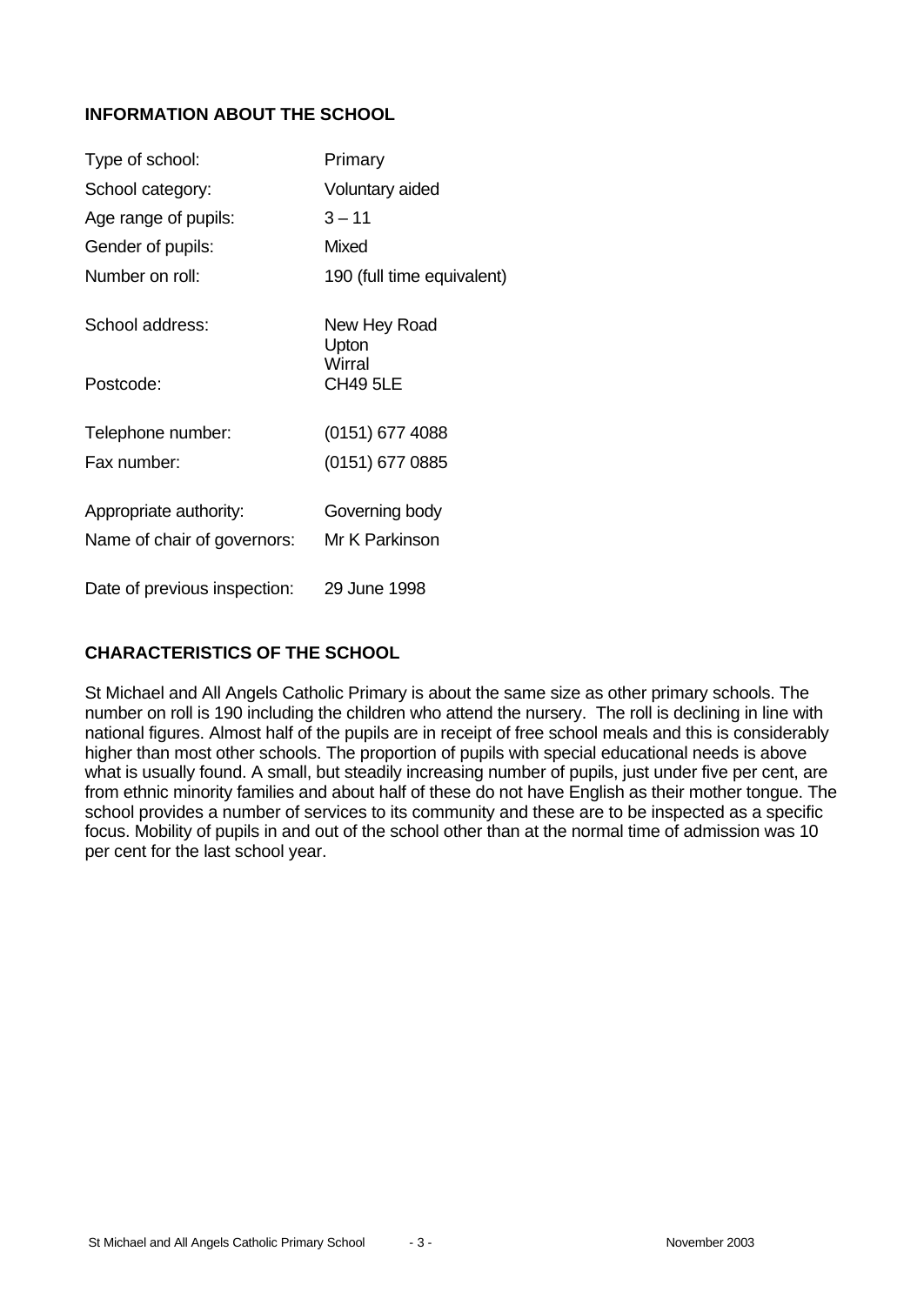# **INFORMATION ABOUT THE INSPECTION TEAM**

| Members of the inspection team |                    | <b>Subject responsibilities</b> |                                                     |
|--------------------------------|--------------------|---------------------------------|-----------------------------------------------------|
| 17711                          | J Thomas           | Lead inspector                  | English                                             |
|                                |                    |                                 | Science                                             |
|                                |                    |                                 | Geography                                           |
|                                |                    |                                 | History                                             |
|                                |                    |                                 | English as an additional language                   |
|                                |                    |                                 | Community provision                                 |
| 19344                          | D Jones            | Lay inspector                   |                                                     |
| 22578                          | G Jones            | Team inspector                  | <b>Mathematics</b>                                  |
|                                |                    |                                 | Information and communication<br>technology         |
|                                |                    |                                 | <b>Music</b>                                        |
| 30651                          | <b>M</b> Entwistle | Team inspector                  | Art and design                                      |
|                                |                    |                                 | Design and technology                               |
|                                |                    |                                 | Physical education                                  |
|                                |                    |                                 | Areas of learning in the Foundation<br><b>Stage</b> |
|                                |                    |                                 | Special educational needs                           |

The inspection contractor was:

Nord Anglia School Inspection Services Strathblane House Ashfield Road **Cheadle Stockport** SK8 1BB

Any concerns or complaints about the inspection or the report should be made initially to the inspection contractor. The procedures are set out in the leaflet *'Complaining about Ofsted Inspections'*, which is available from Ofsted Publications Centre (telephone 07002 637833) or Ofsted's website (www.oftsed.gov.uk).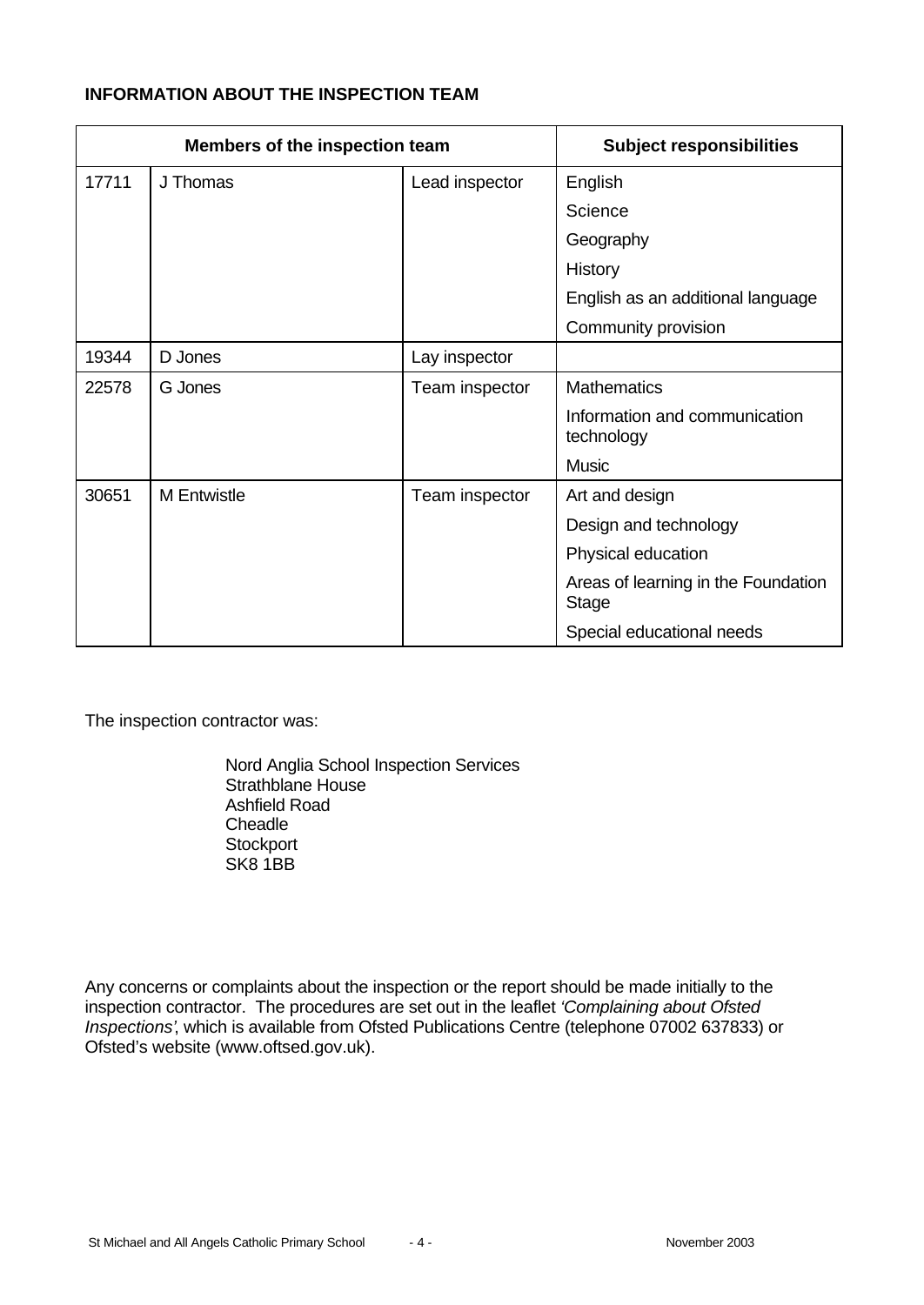# **REPORT CONTENTS**

|                                                                                                                                    | Page |
|------------------------------------------------------------------------------------------------------------------------------------|------|
| <b>PART A: SUMMARY OF THE REPORT</b>                                                                                               | 7    |
| <b>PART B: COMMENTARY ON THE MAIN INSPECTION FINDINGS</b>                                                                          | 9    |
| <b>STANDARDS ACHIEVED BY PUPILS</b>                                                                                                |      |
| Standards achieved in areas of learning, subjects and courses                                                                      |      |
| Pupils' attitudes, values and other personal qualities                                                                             |      |
| <b>QUALITY OF EDUCATION PROVIDED BY THE SCHOOL</b>                                                                                 | 12   |
| Teaching and learning<br>The curriculum<br>Care, guidance and support<br>Partnership with parents, other schools and the community |      |
| <b>LEADERSHIP AND MANAGEMENT</b>                                                                                                   | 17   |
| <b>COMMUNITY PROVISION</b>                                                                                                         | 19   |
| <b>PART C: THE QUALITY OF EDUCATION IN AREAS OF LEARNING AND</b><br><b>SUBJECTS</b>                                                | 21   |
| AREAS OF LEARNING IN THE FOUNDATION STAGE                                                                                          |      |
| <b>SUBJECTS IN KEY STAGES 1 and 2</b>                                                                                              |      |
| <b>PART D: SUMMARY OF THE MAIN INSPECTION JUDGEMENTS</b>                                                                           | 33   |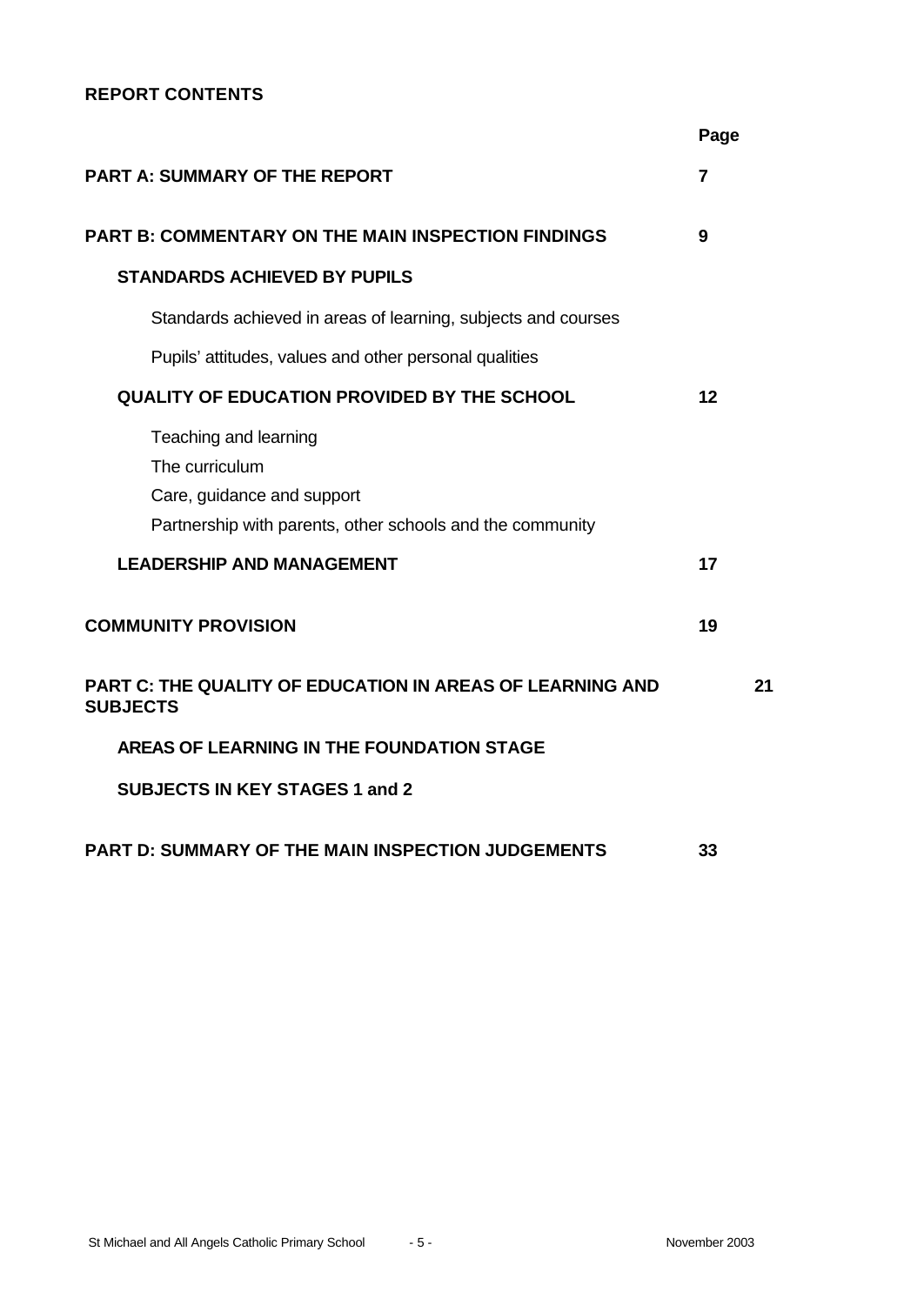## **NOTES TO THE READER**

**The data used in this report is the validated data for the year 2002. Reference is also made throughout the report to** *unvalidated* **data for the following year 2003 when referring to test performance.**

#### **Glossary of terms**

**Foundation Stage** – the children who are not yet five years old in the nursery and/or the reception class.

**The Early Learning Goals** – the targets which children are expected to meet before they move into Year 1.

**Key Stage 1 -** pupils in the infant classes aged five to seven years taught in Years 1 and 2

**Key Stage 2 -** pupils in the junior classes aged seven to 11 years taught in Years 3, 4, 5 and 6

**The National Curriculum** is the required subjects and activities to be taught to pupils aged five to 11 years.

**Assessment** is the checks and decisions made by teachers on pupils' daily work and also by using tests to show how well pupils are achieving.

**Baseline assessments** are the information gained about what young children can and cannot do on entry to the school.

**Average point scores** are the points awarded to pupils based on the level they achieve in the national tests at seven and 11 years old. The average point scores are worked out by adding up the points pupils achieved and dividing by the number of pupils in the class who took the tests. The points awarded are different for each key stage.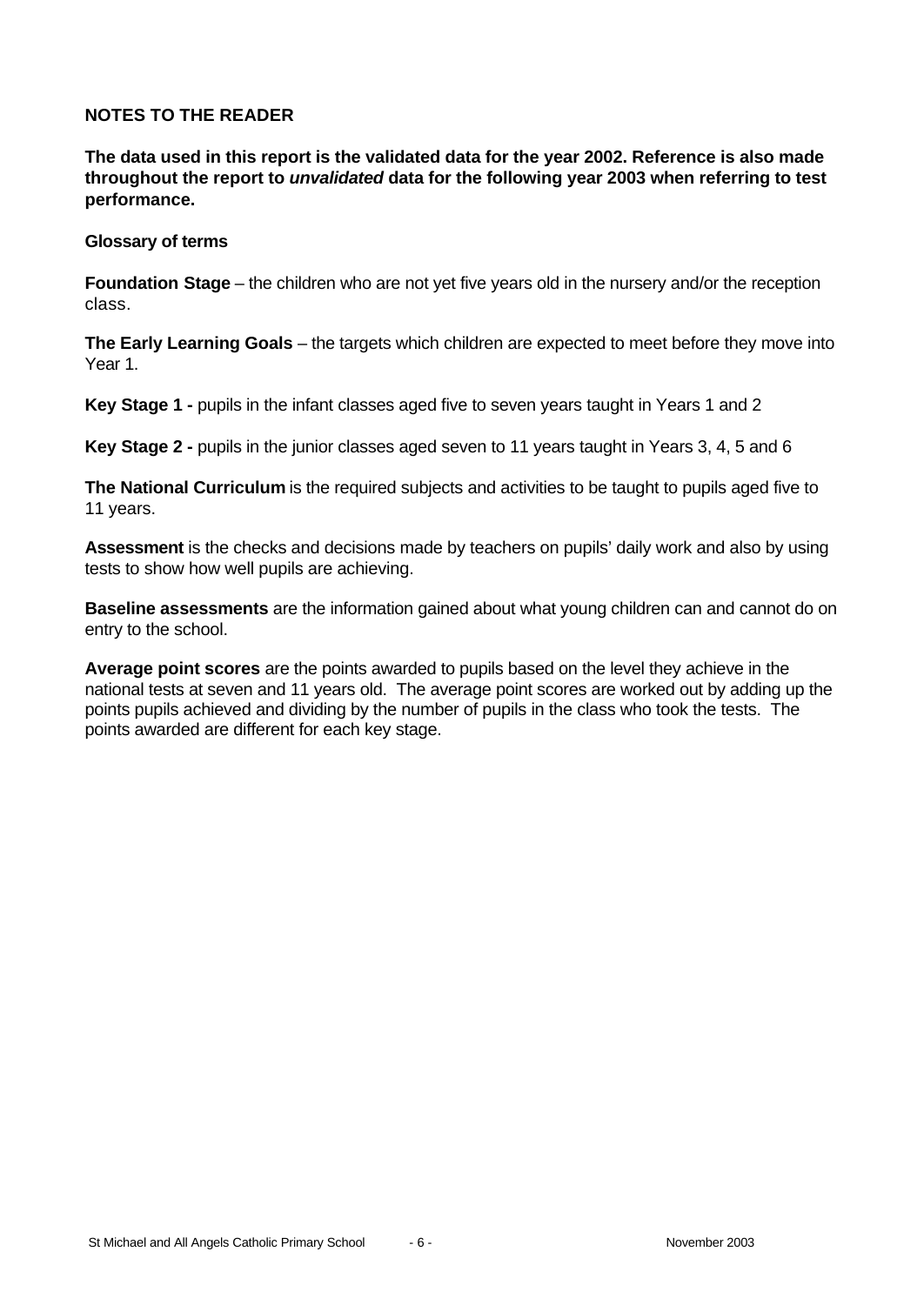# **PART A: SUMMARY OF THE REPORT**

# **OVERALL EVALUATION**

**The school is effective in many aspects of its work.** Good teaching and valuable classroom assistant support enable pupils to achieve well. High quality care, relationships and a happy atmosphere support pupils very well in their learning. The high aspirations set by the headteacher are supported actively by governors and have enabled the school to overcome many barriers, mostly related to staffing and finance. **The school gives good value for money.**

## **The school's main strengths and weaknesses are**:

- Provision in the nursery, reception and Year 1 classes is vibrant and prompts pupils to achieve very well indeed. Elsewhere teaching is often good and most pupils achieve well.
- Pupils' increasing success in the national tests for Year 2.
- The leadership given by the headteacher is very good. The school plans accurately for improvement and the impact is evident in many aspects of school life.
- All pupils are very well included regardless of their needs, race or background.
- The support offered to the community, including parents is very good.
- The curriculum for infants and juniors is soundly planned but does not make best use of the full range of pupils' key skills to make daily work meaningful and motivating.
- Pupils are not consistently involved in improving their own work or knowing what to aim for next.
- Although satisfactory overall, the expertise and leadership and management by key staff in the infants and juniors could be better used.
- Attendance is too low, in spite of the school's good efforts.

Changes to effectiveness have been very good since the last inspection. Tensions have been resolved; assessment practice is better, statutory requirements are met and performance management is firmly in place. Coordinators' roles have improved significantly, further review is now needed to maximise the use of staff expertise. Pupils' achievements in science are improving with more work needed on improving scientific language and investigation.

| <b>Results in National</b><br>Curriculum tests at the end |      | Prior attainment |      |      |
|-----------------------------------------------------------|------|------------------|------|------|
| of Year 6, compared with:                                 | 2000 | 2001             | 2002 | 2002 |
| English                                                   |      |                  |      |      |
| mathematics                                               |      |                  |      |      |
| science                                                   |      |                  |      |      |

# **STANDARDS ACHIEVED**

**Standards are rising through the school and achievement is good including for those pupils with special educational needs and the small number for whom English is not their mother tongue.** By the age of five many children have achieved very well and they are moving much closer to the goals expected for their age in reading, writing and mathematical development. This is very positive because, when children join the nursery many of them are less well prepared for learning than is usually found and the abilities of a good number are well below what is expected for their age.

Pupils achieve well in the infants and some do very well. The current Year 2 pupils look set to attain in line with national expectations and there is evidence of some pupils who are well on their way in writing to attain at above nationally expected levels. This is a significant improvement.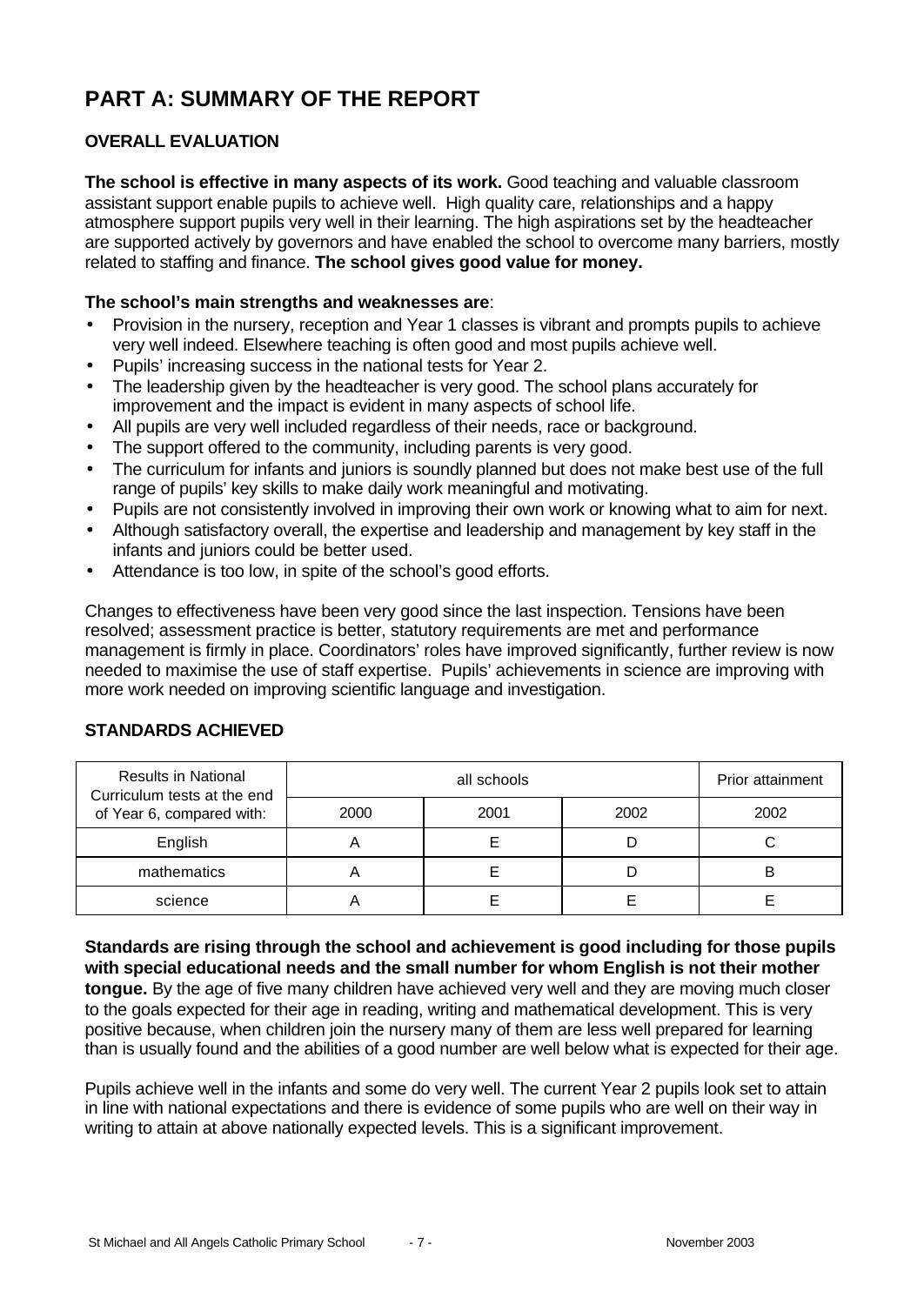Many pupils in Year 6 are achieving well and they look set to attain as expected nationally by the time they leave the school in most aspects of English, mathematics and science, although skills of communication and investigation are not secure. In the other subjects, pupils attain broadly in line with national expectations by the ages of seven and 11 in their subject knowledge. However, subject specific skills and subject vocabulary are weaker. There are numerous examples of good quality art. Musical composition is weak.

Pupils' attitudes, behaviour and personal development are good. Attendance is unsatisfactory in spite of the school's good efforts. Holiday taking in term time and one-day absence are too frequent. Punctuality is satisfactory for most but a persistent minority of pupils arrive late for school. **Pupils' spiritual, moral, social and cultural development is good** and keenly illustrated by the recent 'One World' project which pupils talk about enthusiastically. Many pupils have a keen sense of what is right, wrong and fair.

# **QUALITY OF EDUCATION**

**The quality of education is good overall. Teaching is mostly good and notably very effective in the nursery, reception and Year 1 classes.** All teachers manage the pupils' behaviour very well and this keeps learning focused. Teachers in the juniors work hard to encourage some pupils to show energy, initiative and independence in their learning. The teaching of writing has significantly improved in the infants and science teaching is getting better. Day-to-day assessment of what pupils have learned in lessons is good. Pupils are not fully involved in improving their own work or in knowing what to aim for next. Marking of work in Year 6 is a good model to build on.

The curriculum is very inclusive and soundly planned to make learning worthwhile. Pupils' key skills are satisfactorily used. The school takes very good care of all pupils. Community provision is highly effective in supporting pupils and parents, before, after and during school hours. The school has made strong and concerted efforts to improve its links with parents. Disappointingly, a small minority do not support the school or their children's learning well enough.

#### **LEADERSHIP AND MANAGEMENT**

**The overall leadership and management of the school are good.** The headteacher has been highly effective in driving the school forward with the focus on improving pupils' achievement. The governors fulfil their role well. Leadership and management in the Foundation Stage are very good. Other key staff manage their roles satisfactorily; the joint management of science is good.

# **PARENTS' AND PUPILS' VIEWS OF THE SCHOOL**

Most parents are happy with the school's provision. Some would like more out of hour's activities for younger pupils. Most pupils like school and feel safe and secure. A small number (about 10 per cent) feel unsettled by the occasional challenging behaviour of a few individuals.

#### **IMPROVEMENTS NEEDED**

The most important things the school should do to improve are:

- Review the planning of the curriculum to improve pupils' skills of speaking and investigation and plan for the use of the full range of their other key skills.
- Involve pupils more actively in improving their own work and knowing what to aim for next.
- Review the delegation of management responsibilities to maximise the use of staff expertise.
- Continue to work with parents to improve pupils' attendance.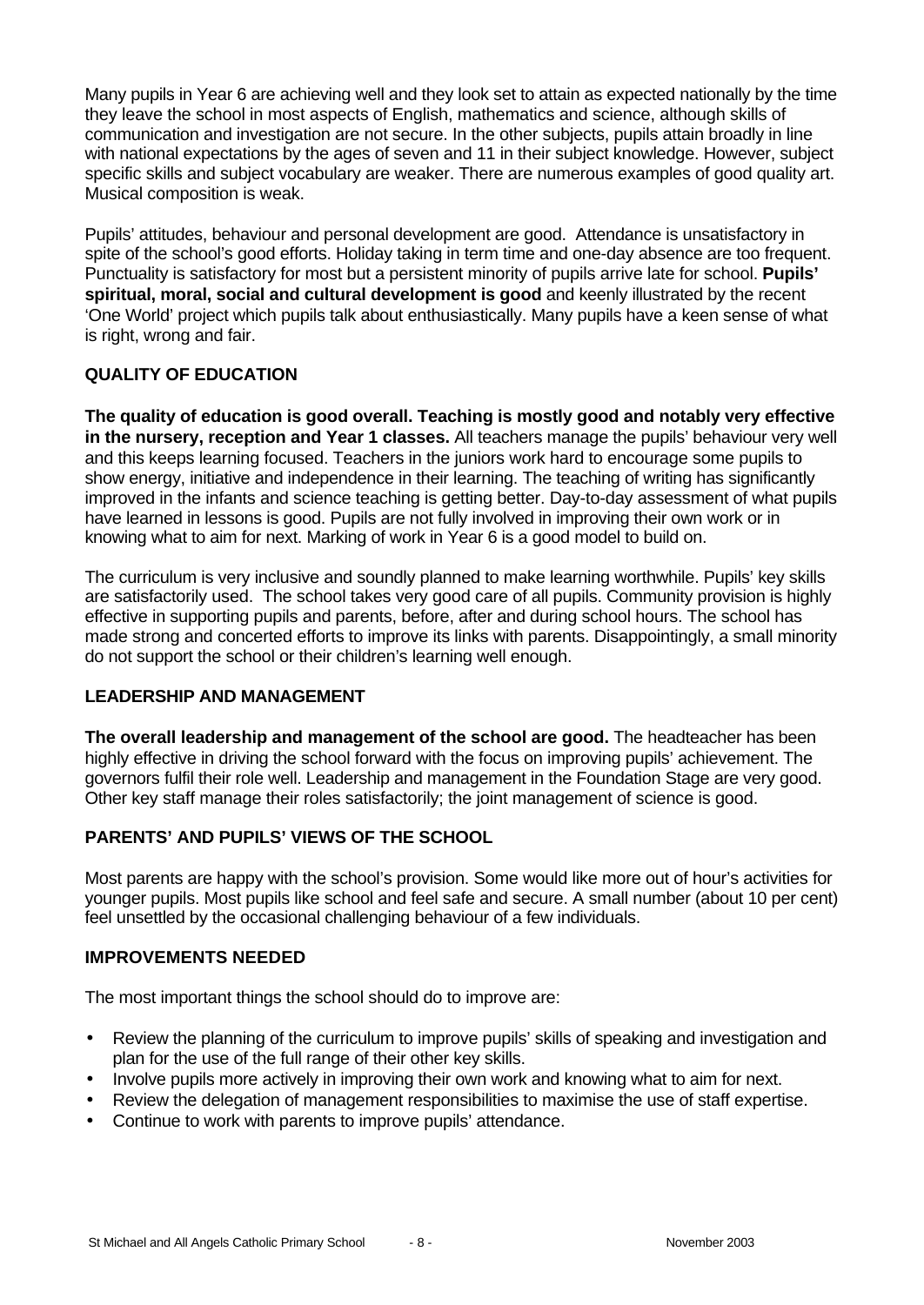# **PART B: COMMENTARY ON THE INSPECTION FINDINGS**

# **STANDARDS ACHIEVED BY PUPILS**

# **Standards achieved in areas of learning and subjects**

The **achievement** of most pupils aged seven and 11 **is at least good** given their low starting point on entry to the school. **Standards in the school are improving.** However, in English, mathematics and science for Year 6 gaps in pupils' prior knowledge have created a ripple effect and higher than average levels of pupils with special educational needs still create an impact on test performance. There are few pupils who can be considered as higher attaining when compared to others nationally and this reduces the school's average point scores.

#### **Main strengths and weaknesses**

- Standards in reading, writing and mathematics are rising swiftly by Year 2.
- Achievement for young pupils in the nursery, reception and Year 1 classes is very good and for pupils in Years 2 to 6 it is good.
- Pupils with special educational needs and English as an additional language do at least as well as others of their age.
- Pupils' achievements in investigation in science and mathematics are unsatisfactory.
- Pupils' skills of speaking are not secure.

# **Commentary**

1. **Standards are improving rapidly for seven year old pupils.** More pupils than is found nationally attained at the expected levels in reading, writing and mathematics. The trend of results for seven year olds pupils is above the national trend. Both boys' and girls' performance is improving although boys still lag behind girls in writing. This is so for the oldest pupils as well. In 2003 the table shows considerable improvement to test scores. This performance places the school well above others in similar circumstances.

| Standards in:      | School results          | National results          |
|--------------------|-------------------------|---------------------------|
| Reading            | <b>16.1</b> 14.8 (15.4) | $15.715.8$ (15.7)         |
| Writing            | 14.512.8(14.3)          | <b>14.6</b> 14.4 $(14.3)$ |
| <b>Mathematics</b> | 17.214.9(16.3)          | <b>16.3</b> 16.5 (14.9)   |

*There were 25 pupils in the year group 2002. (validated results) Figures in brackets are for the previous year. Figures in bold italic are unvalidated for 2003*

- 2. **Achievement by the end of the infants is good.** Pupils make a good start in Year 1 notably in improving their writing and this is built on well but not quite at the same fast pace in Year 2. The improvements to writing have been achieved through management action to buy in skilled literacy support which staff have used very well to improve teaching techniques. The school has adopted a ' writers' toolkit' which is having a significant impact. Pupils achieve well in number work. Many pupils achieve soundly in their science knowledge. Their achievements in investigation in science and mathematics are unsatisfactory. Most pupils achieve well in information and communication technology (ICT) and in improving their knowledge in the other subjects. Musical composition is weak across the school.
- 3. **Standards for 11 year olds are improving but at a slower rate than for infant pupils**. In the most recent tests in 2003, they remain stubbornly just below national levels. The trend of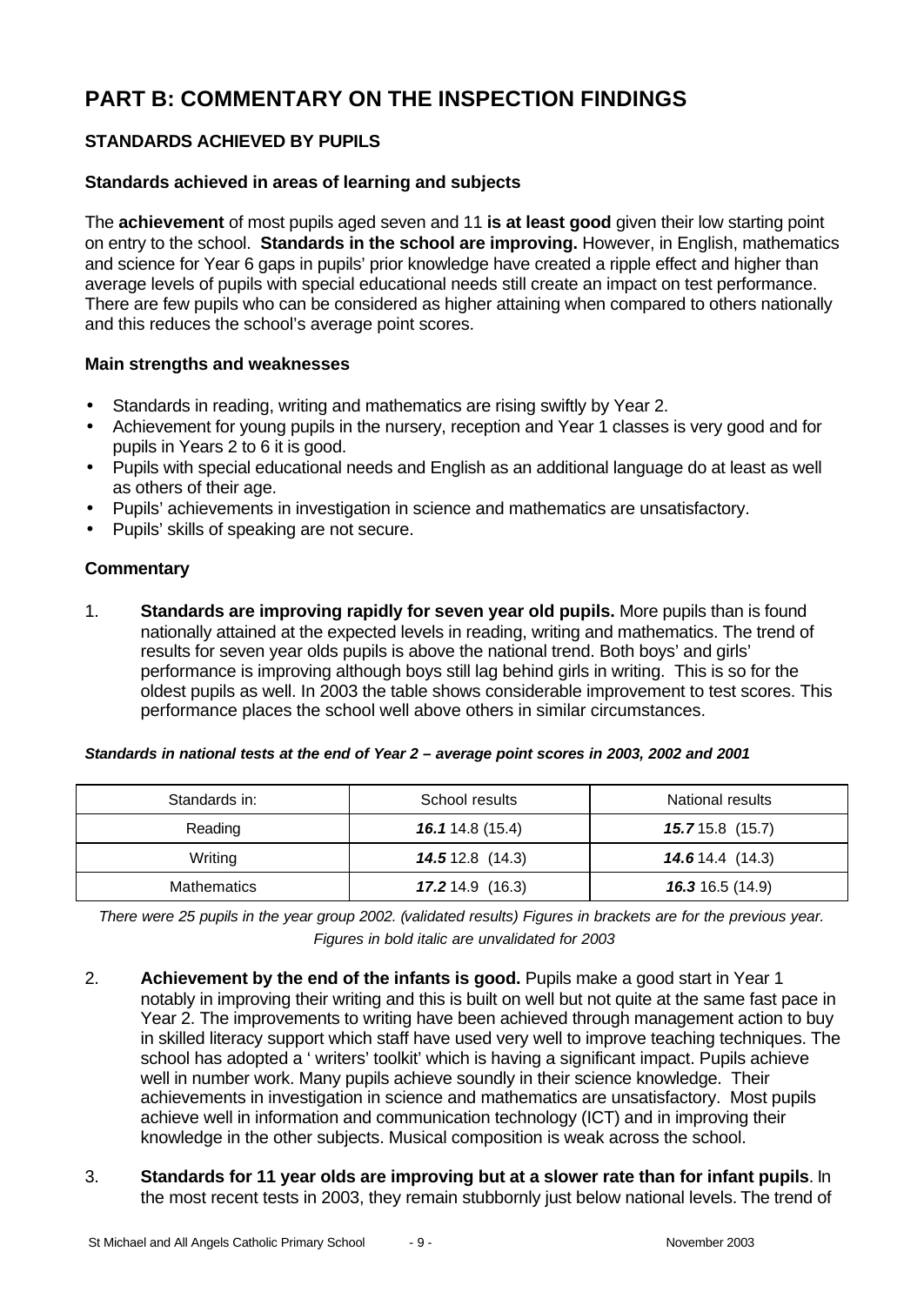results shows fluctuation. The school results dropped in 2003 against the previous year when they were well above similar schools in English and mathematics. The pupils did not fare strongly when measured against their 1999 tests scores. The impact of past inconsistencies in the quality of pupils' education since that time, higher levels of special educational needs in the class and the changes in the size and makeup of the group have affected pupils' progress during their time in the juniors. Few pupils could be considered higher attaining and so fewer scored at the higher levels. This is also true for the current Year 6 pupils where almost one third are on the register for special educational needs. English and mathematics results rose in 2002 but fell again in 2003. The school bought in extra resources in 2002 to improve literacy teaching and this impacted well on the tests results, noticeably in the proportion achieving the higher levels. However, in 2003 funding limitations brought the support to a halt. Management has managed to retain the staffing quotas for setting in mathematics in Years 4, 5 and 6, and this is helping pupils achieve to their potential in numeracy. Standards in science have improved since the last inspection. Monitoring of science teaching and close scrutiny of what pupils know, understand and can do have improved results to just below national figures. There is still some way to go before all pupils have a secure grasp of the investigative process, think scientifically and improve their vocabulary to describe their work accurately.

| Standards in:      | School results   | National results |
|--------------------|------------------|------------------|
| English            | 25.125.8(25.3)   | 26.827.0(27.0)   |
| <b>Mathematics</b> | 25.626.4(23.3)   | 26.826.7 (26.6)  |
| Science            | 27.2 26.5 (25.8) | 28.6 28.3 (28.3) |

*Standards in national tests at the end of Year 6 – average point scores in 2003, 2002 and 2001*

- 4. **Pupils' achievements by the age of 11 are good overall.** The oldest pupils have not had the positive start of young children now in the nursery, reception and infant classes. The impact of improved and mainly high quality teaching in the infants, along with improvements to standards there have not yet impacted fully higher up the school. However, mainly good teaching in the juniors, accurate evaluations of pupils' successes and weaknesses inform planning and support their learning well. Gaps in their knowledge in the other subjects are improving well but skills are less secure. Speaking, reading comprehension and writing skills are improving more slowly. Pupils do not readily transfer their taught skills to everyday work and need extra support to do so. The skills of investigation in mathematics and science are unsatisfactory. Pupils achieve well in ICT and are highly motivated by the work offered. Many pupils in Years 3 and 4 achieve well in art and design. In history and geography pupils achieve well in gaining new knowledge and this is true also of design and technology although the skills in these subjects are satisfactorily developed. In physical education and in singing and listening to music pupils achieve satisfactorily but they have too few opportunities to compose music and so achievement is too slow in this respect.
- 5. **Children in the nursery and reception classes achieve very well from a low starting point in many aspects of their learning.** A good proportion of the children do not speak well neither are they well prepared to learn about reading and writing. Nevertheless, they make rapid gains in their early years at school so that by the time they are five most are ready to begin the expected work for Year 1 pupils. This shows very good progress in their learning and is due to the high quality teaching they receive, the keen assessments made of the children's needs and the excellent planning to provide a very relevant and vibrant curriculum. The few children for whom English is not their first language are supported very well. The nursery works actively with parents and children alike to break down communication barriers and give both groups the confidence to engage, ensuring the children's early progress is rapid.

*There were 31 pupils in the year group in 2002. Figures in brackets are for the previous year. Figures in bold italic are unvalidated for 2003*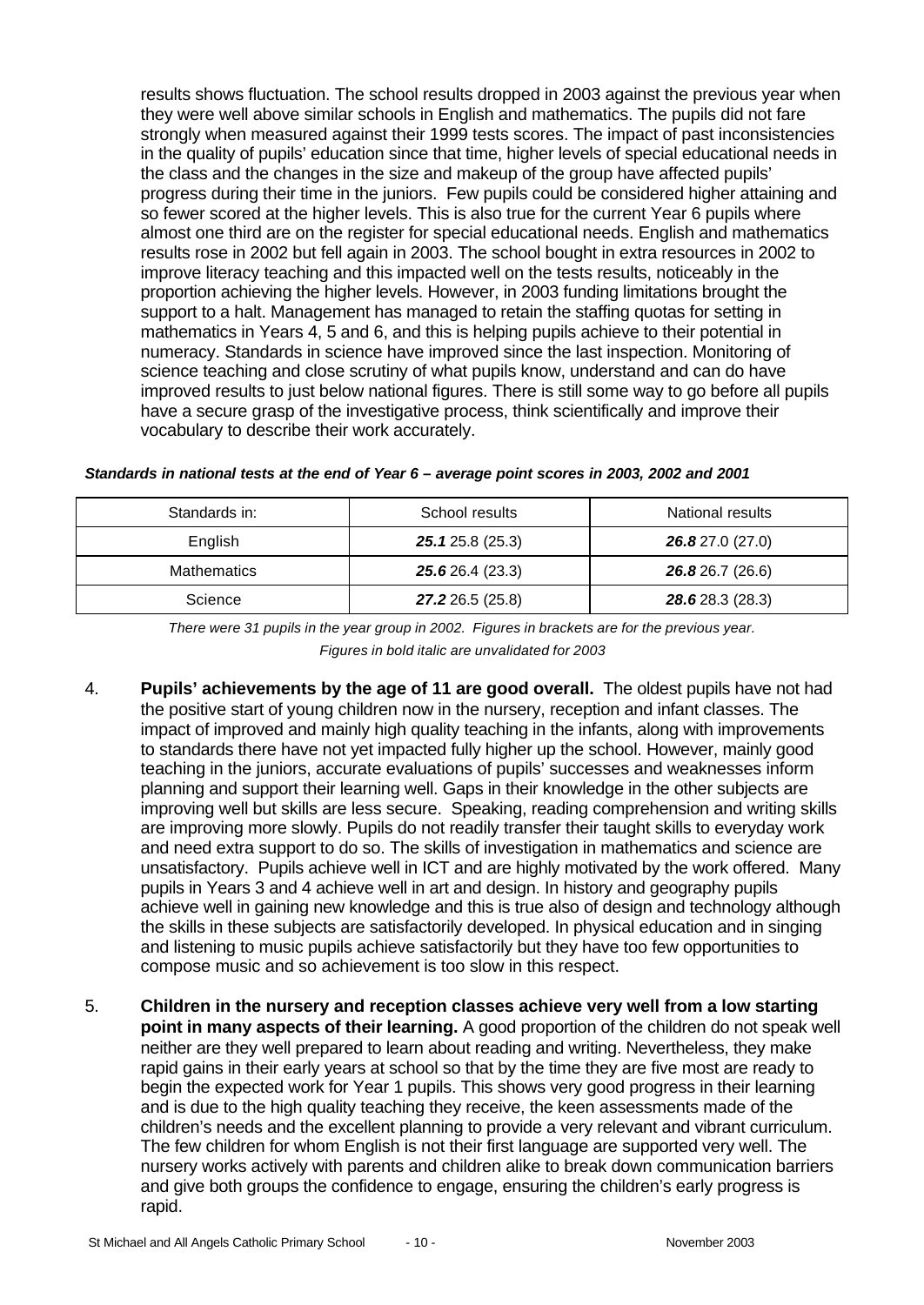6. Pupils with special educational needs and English as an additional language achieve very well in the Foundation Stage, and they continue to achieve well in Years 1 to 6.

#### **Pupils' attitudes, values and other personal qualities**

**The attitudes, behaviour and personal development of the pupils are good.** Within the Foundation Stage these aspects are very good, as is the behaviour of pupils in Years 1 and 2. Behaviour is good in the juniors. Attendance rates are too low.

#### **Main strengths and weaknesses**

- The very good attitudes, behaviour and personal development of pupils in the Foundation Stage.
- The school's high expectation for good conduct and its efforts to achieve this.
- The very good relationships and trust between staff and pupils.
- The calm, secure, well-ordered environment which sets a positive tone for learning.
- Low levels of attendance.
- Inconsistent provision to develop pupils' initiative and independence.

- 7. The school has made significant progress in establishing an ethos and learning environment where pupils enjoy coming to school and most parents' value and support its achievement and provision. All staff have a caring commitment to the pastoral and educational well being of the pupils and this is evident in the friendly and trusting relationships, high expectations for behaviour, work quality and output.
- 8. In the nursery and reception classes children acquire positive attitudes and learn in school that they are one of many. They behave well and quickly develop appropriate levels of independence and self-confidence. The children enjoy very trusting relationships with adults and live up to the high expectations of them. They are eager to please and their behaviour is very good.
- 9. In the infants, the pupils' attitude to their work is good and this, supported by their very good behaviour, ensures that lessons are lively and make good progress. During a mathematics lesson for pupils in Year 1 they were learning how to order numbers up to 20. They were very well behaved and eager to respond to the teacher's questions. All ability groups worked hard and responded keenly to questions.
- 10. In Years 3 to 6 pupils are mainly interested in the activities but some require vigilance from their teachers to remain motivated. They enjoy the practical aspects of lessons, especially ICT.
- 11. The quality of the pupils' behaviour is consistently good. Discussions with them reveal that they enjoy the organisation of school life, where they feel safe and secure from bullying or aggressive behaviour. They are confident of the support and response from all staff if they feel bullied or threatened. They enjoy their work but structured opportunities for most junior pupils to take responsibilities and exercise initiative are few and far between. A small group of pupils are unsettled by the challenging behaviour of a few who have specific needs.
- 12. **The school makes good provision to develop pupils' spiritual, moral, social and cultural values and this supports their positive attitudes and behaviour.** The school's links with the Church are a significant influence in the development of spiritual values and the children remember the needs of others as well as their own concerns in their prayers. Many respond well to the adults' high expectations of them for good behaviour and this was clearly in evidence during lessons and about the school. They understand right from wrong and the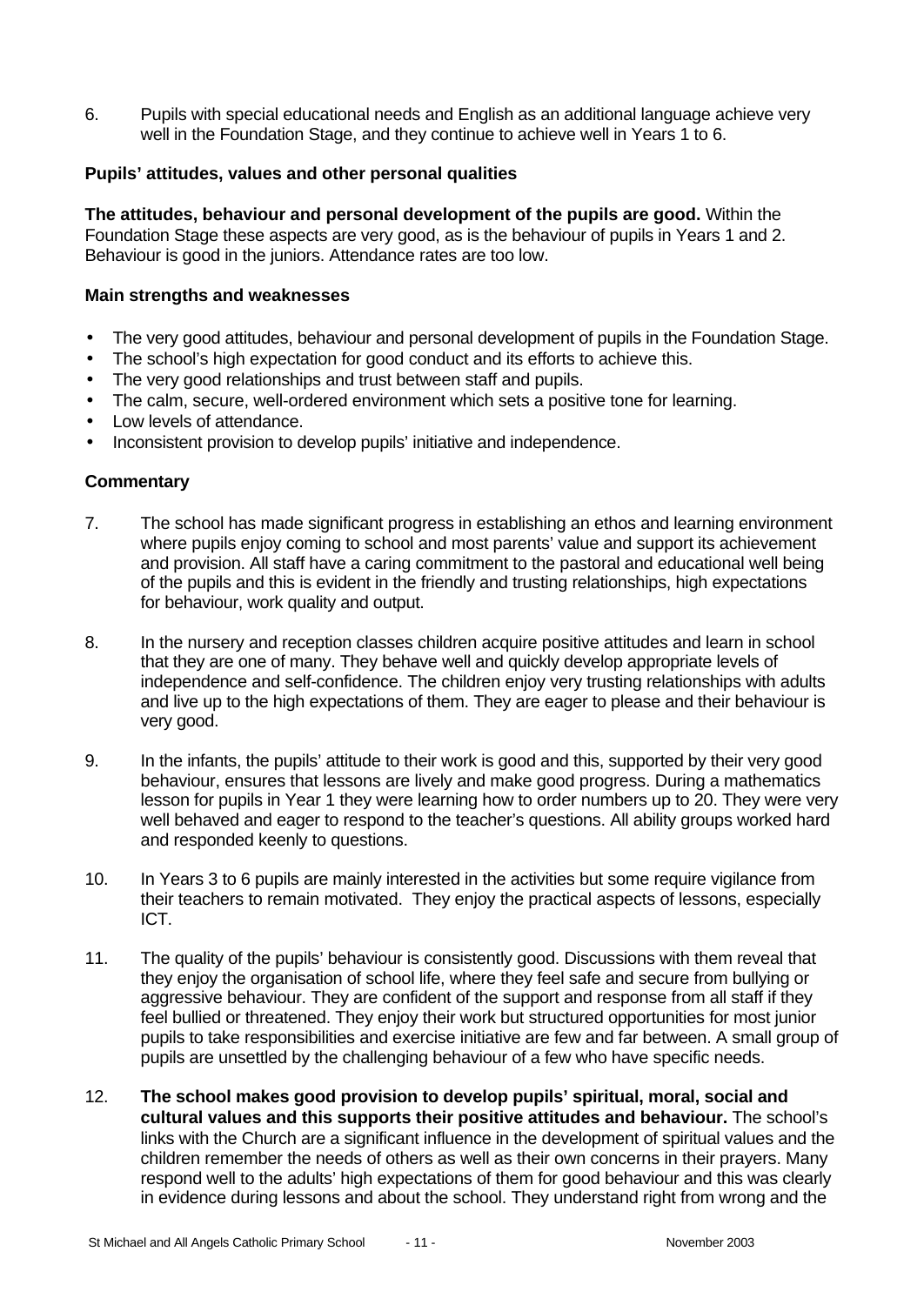need to be responsible. They are caring children and recognise that their words and actions can affect others. The school has a small group of children from minority ethnic backgrounds and they play a full part in the school community. The pupils have recently celebrated One World Week when they were introduced to lifestyles, customs and beliefs from around the world and they show considerable enthusiasm for the project.

13. **Attendance levels are unsatisfactory** and significantly affected by a minority of persistent absentees. The main reasons for absenteeism are holidays taken in term time and one day absence recorded as medical illness. There are regular instances of late attendance. The school has made good provision to promote and support regular and prompt attendance and has achieved some progress. However, a number of parents fail to respond to the school's hard work on this aspect and do not support either the school or their child's education.

#### *Attendance in the latest complete reporting year 2002(%)*

| Authorised absence |     |  | Unauthorised absence |     |
|--------------------|-----|--|----------------------|-----|
| School data        | 9.1 |  | School data          | 0.4 |
| National data      | 5.4 |  | National data        | 0.5 |

| Unauthorised absence |  |  |  |
|----------------------|--|--|--|
| School data<br>0.4   |  |  |  |
| National data<br>0.5 |  |  |  |

*The table gives the percentage of half days (sessions) missed through absence for the latest complete reporting year.*

#### **Exclusions**

#### *Ethnic background of pupils Exclusions in the last school year*

#### Categories used in the Annual School Census No of pupils on roll Number of fixed period exclusions Number of permanent exclusions White – British 176 White – any other White background and a set of the set of the set of the set of the set of the set of the set of the set of the set of the set of the set of the set of the set of the set of the set of the set of the set o Mixed – White and Black Caribbean 2 Mixed – any other mixed background and  $\vert$  | 3 Asian or Asian British – any other Asian background  $\begin{bmatrix} 1 & 1 \\ 0 & 6 \end{bmatrix}$ Black or Black British – African 1

*The table gives the number of exclusions, which may be different from the number of pupils excluded.*

# **QUALITY OF EDUCATION PROVIDED BY THE SCHOOL**

**The quality of education provided by the school is good.** The curriculum and teaching quality in the nursery and reception classes are both very good. In the infants and juniors the curriculum is soundly planned and taught well. The school includes all pupils very well regardless of their race, background or ability.

# **Teaching and learning**

The quality of teaching and learning is good overall and very good in the nursery and reception classes supported by very good assessment and planning there. Elsewhere, assessment practice is satisfactory with good features. Teaching and the impact it has on pupils' learning have significantly improved since the last inspection.

#### **Main strengths and weaknesses**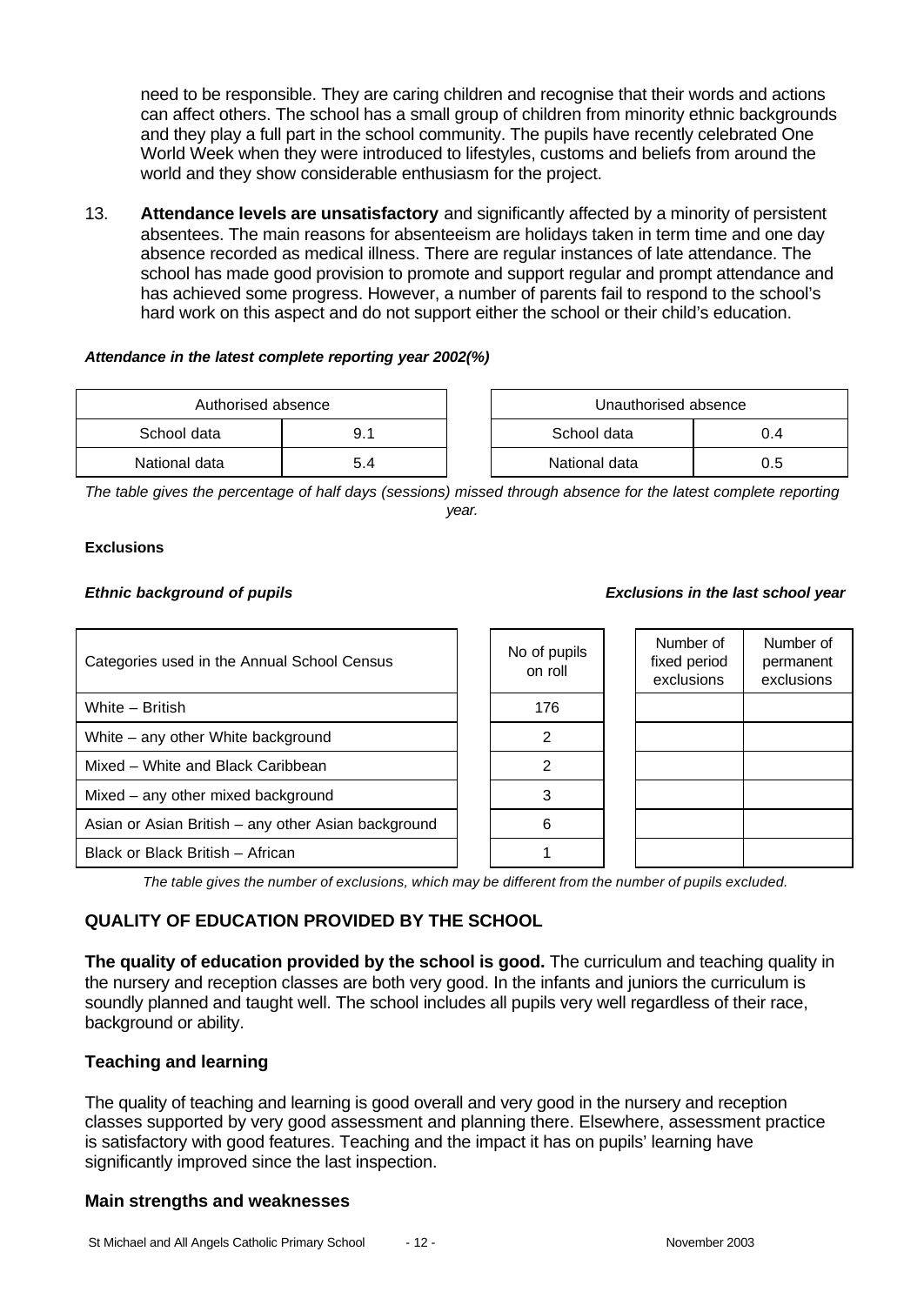- Very good, consistent behaviour management enables pupils to remain focused and productive.
- Teaching, learning, assessment and planning in the nursery and reception are very well planned and highly organised.
- Teaching in Years 1 to 6 has a good impact on many aspects of pupils' learning.
- Teaching of special educational needs and English as an additional language is good.
- The school collects a wide range of information in order that it might assess how well pupils are performing. This is an improvement since the last inspection.
- Day-to-day assessments of what pupils have learned are used well to help teachers fine tune their planning for the next day.
- Assessments in reading and writing are good.
- Assessment information is not recorded simply enough to allow for quick and easy checks on the pupils' progress against predictions.
- Pupils are not sufficiently involved in improving their work.
- Assessments in subjects other than English, mathematics, science and ICT are not yet in place.

# *Summary of teaching observed during the inspection in 39 lessons*

| Excellent | Very good | Good     | Satisfactory | Unsatisfactory | Poor | Very Poor |
|-----------|-----------|----------|--------------|----------------|------|-----------|
| (3%)      | ን (23%)   | 20 (51%) | 9(23%)       |                |      |           |

*The table gives the number of lessons observed in each of the seven categories used to make judgements about lessons; figures in brackets show percentages where 30 or more lessons are seen.*

- 14. The school has spent considerable time and energy in improving pupils' behaviour since the last inspection. Records from this time show there were some serious concerns about many pupils' behaviour. The impact of the school's efforts is that pupils know what is expected of them, know how to behave and have a keen sense of what is right, wrong and fair. All teachers and non-teaching assistants consistently apply the school's code for behaviour management. Pupils have had a say in devising their own classroom rules and they can readily share what is expected of them. The most noticeable outcome is that learning is allowed to progress without disruption and wasted time. An exception to this positive picture was raised by a few parents and pupils and that is the challenging behaviour of a small minority of pupils who are on the register of special educational needs unsettles some pupils. Classroom assistant staff are effectively deployed by teaching staff to minimise concerns and no such issues arose during the inspection.
- 15. Teaching and learning for the youngest pupils aged 3 to 6 is very good. They are given a thorough grounding in reading, writing and mathematics and the progress and output of their work is very good. The key to this strong teaching is staff who are creative, thoughtful, know the pupils well and adapt the work to meet their needs. Planning and assessments in the Foundation Stage are very good and drive the learning forward. Activities are well crafted, classrooms organised for independent learning and adult intervention checks on progress and helps children to understand what they do. Pupils show great enthusiasm for the activities and quickly settle. They particularly gain when they take an active role for example when Year 1 pupils made up a short story as a group and told it to the class. Their confidence and self-esteem was sky high.
- 16. In Years 2 to 6 teaching is mainly good and builds well on pupils' prior learning. Teachers display a determination to ensure pupils understand the work and achieve success. Relationships in all classes help pupils feel secure and they show the confidence to ask questions. Time is well used and there is an air of 'not a moment to lose' in many lessons. Lesson introductions set the tone for pupils to listen, recap well on what went before and give crystal clear explanations of the work to be tackled. Non-teaching assistants are mostly well deployed to work actively with pupils, explaining and supporting their efforts. On occasion, some assistants spend too long listening to the teachers' introductions when they could be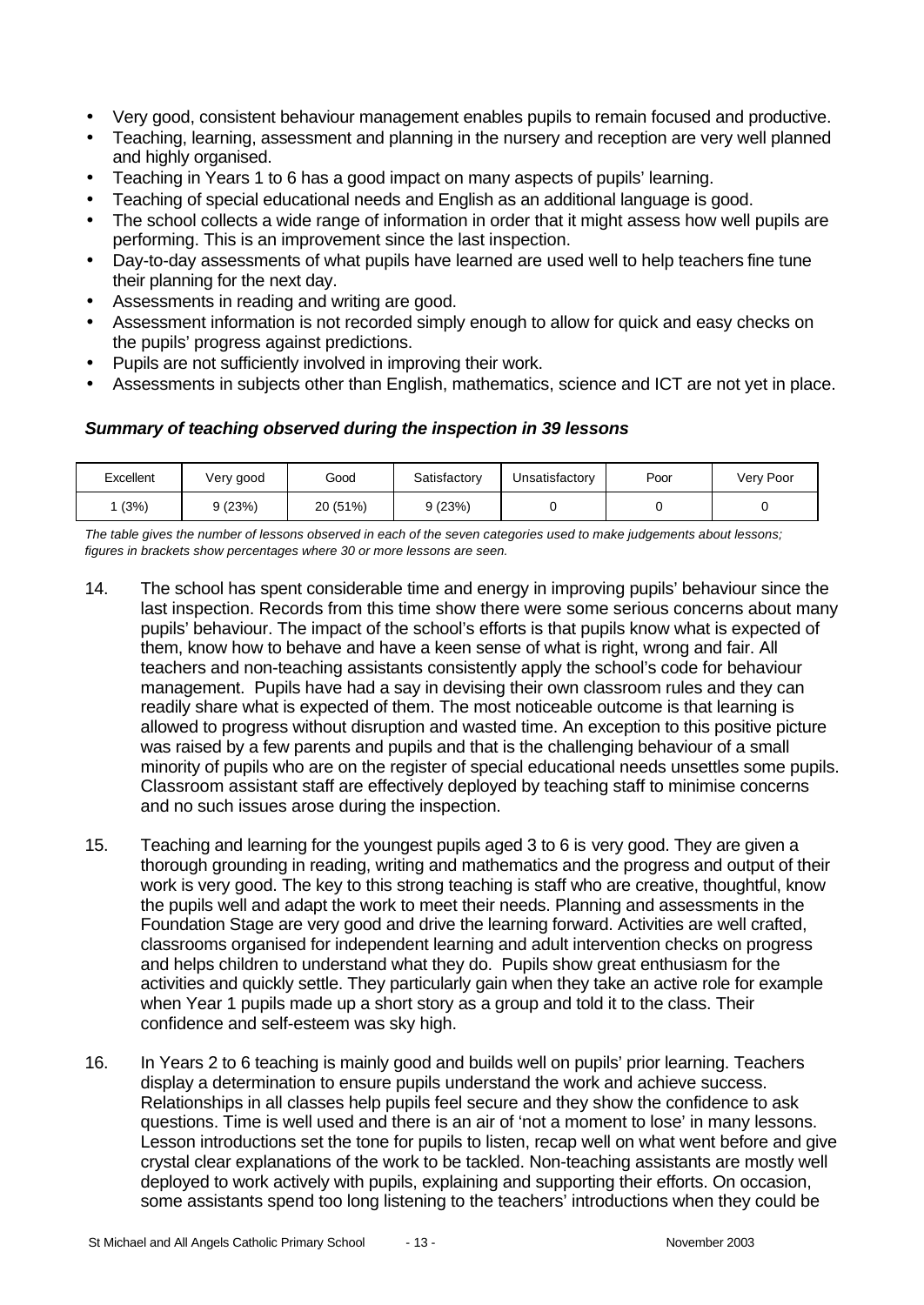supporting groups or individuals in understanding better what is being discussed. Where teaching is satisfactory rather than good the tasks offered to pupils are not always finely tuned to extend their learning to maximum effect. Some scrutiny of work reveals that tasks for the few higher attaining pupils could be more challenging and place more demand on them to enquire and find out for themselves. Some staff show a reticence to let pupils exercise independence in their learning and so at times learning is about receiving information and fulfilling tasks rather than active participation. This approach is restrictive to pupils using their skills, developing independence and to the school's aim of broadening the taught curriculum.

- 17. The teaching of pupils with special educational needs and English as an additional language (EAL) is good overall. It is most effective in the nursery and reception classes, where it is very good. It is also good in Years 1 and 2, and satisfactory, with good aspects, in Years 3 to 6. Teachers include these groups of pupils fully in all parts of the lesson. They ask them carefully framed questions and are vigilant about checking their understanding as the lesson develops. A particular strength is the teachers' ability to shape the behaviour of those with individual behaviour plans, so that in several cases, it has improved dramatically. The targets on the individual education plans, although very specific, do not always relate well to the aims of a particular series of lessons. The learning support assistants in the junior classes often give effective and very caring additional support but they have had no specialist training for this work, and so do not always have the most effective strategies for support at their fingertips.
- 18. The school has made significant progress in setting up procedures for assessment, which are satisfactory with some good features. In the Foundation Stage of learning they are very good. Although assessment procedures are satisfactory in the rest of the school, the mass of data collected sometimes masks the information which teachers require. The school understands that there is a need to rationalise the assessments so that when they are recorded, they give teachers not only a clear picture of pupils' progress, but the ability to check whether pupils' are on track to meet the targets predicted for them to achieve.
- 19. On a daily basis, teachers use assessments well in order to check the progress pupils' make during lessons and influence how they plan the next steps in learning. The marking of work is satisfactory, but in Year 6 and in English in particular, marking is good. It not only shows pupils what they have done right or wrong, it gives them a clear picture of how they might improve their work. Teachers set targets for their pupils in English which are helpful but those in mathematics are written in language which pupils do not clearly understand. Although the school has planned for pupils to become more involved in checking and improving their own work this has not yet come to fruition and is an important next step in helping pupils aspire to greater success and understand the standards to which they could aspire.
- 20. The school is aware that although it has made progress in assessment work in English, mathematics, science and ICT, it has not yet made inroads into providing assessment procedures for other subjects.

#### **The curriculum**

The youngest pupils receive a very good curriculum and for infant and junior pupils the curriculum is satisfactory. It is very inclusive for all.

#### **Main strengths and weaknesses**

- The school has made improvements to its curriculum since the last inspection.
- The school provides a very inclusive curriculum for its pupils.
- The system the school employs for teaching mathematics helps older pupils make faster progress in their work.
- The school's accommodation is good.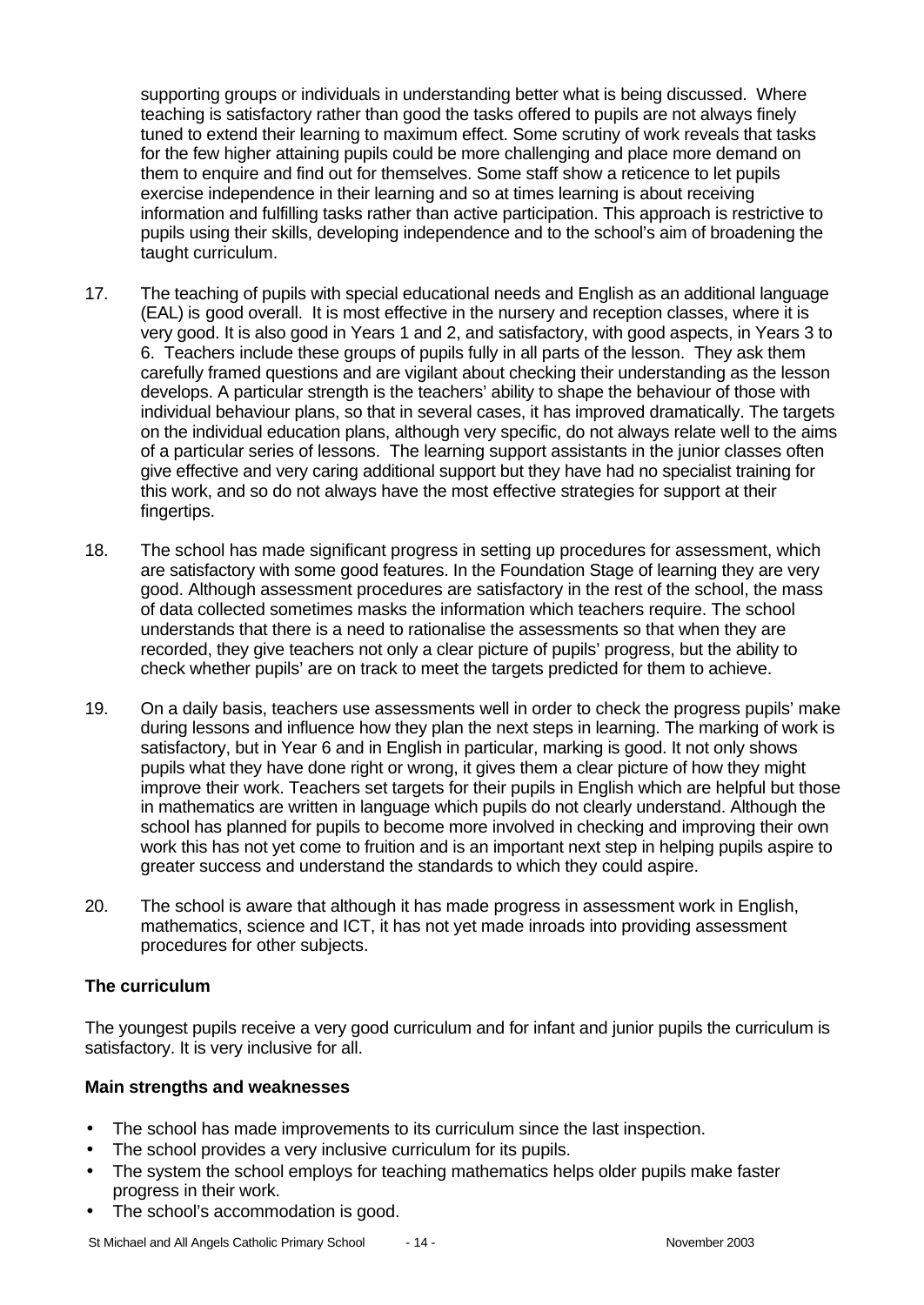- The school prepares its pupils well and sometimes very well for the next stages in their education.
- There are weaknesses in the development of skills in communication and investigation, noted in English, science and mathematics. Pupils have limited skills in composing.

- 21. The school has made significant progress in the planning and delivery of its curriculum since the last inspection which caters very well for all pupils, irrespective of gender, race or ability. Pupils with special educational needs and pupils for whom English is not their first language make similar progress to other pupils as a result of the curriculum opportunities they receive. Planning for all curriculum areas is sound, with the exception of music. The curriculum is soundly enriched through additional clubs, visitors and visits.
- 22. The school's use of the National Literacy and Numeracy Strategies is good and is helping to raise standards in those two subjects. Also in mathematics, the use made of a specialist teacher is having a positive effect on the progress that pupils' make. As a result, they are keen to respond to the work, achieve well and sometimes very well and make good progress in their learning. The school used similar arrangements for English last year for a short time but funding limitations have cut this short.
- 23. The assessment systems are very good and ensure the continuity of the pupils' education. As a result, pupils are confident about moving and are well prepared for their new classes and schools.
- 24. The curriculum for pupils with special educational needs and additional language needs is good overall and much improved. In the Foundation Stage children's needs are identified very early, monitored with care, and given very good support through teaching, careful record keeping and accurate, detailed planning. All pupils have individual education plans that are reviewed regularly, at least once in each term. They are written by the class teacher and this shows that pupils' needs are well understood on a daily basis. Parents are kept well informed from the earliest stages of identification. Several pupils have medical health care plans and are very well cared for so that they can take full part in the school. Some teachers would benefit from support in interpreting targets into practice. The lowest attaining pupils are withdrawn and some pupils could gain from more of this focused withdrawal teaching directed particularly at their reading and writing needs.
- 25. The school's accommodation is good and space is used well. Resources are satisfactory and good use is made of what is available particularly the ICT suite.
- 26. The curriculum for the development of communication and investigative skills, in English, mathematics and science, is not yet developed sufficiently to raise standards to the highest levels in these areas of learning. Pupils' vocabulary is often limited when they come to school and provides an on going challenge for teachers to develop. They are not given enough opportunities to experiment and investigate using what they know to enquire and test ideas for themselves. There are weaknesses in the overall provision for music. Although music is taught in all classes, the previous lack of a scheme designed to support all class teachers, has meant that aspects such as composition are not well taught and standards are not as high as they should be.
- 27. There is a sound range of extracurricular activities mainly linked to sport. These are largely offered to the oldest pupils. A small number of parents say they would like these clubs to extend to the youngest pupils. The oldest pupils also have opportunity to visit a residential outdoor centre about which they talk enthusiastically particularly the aspects related to orienteering and physical education.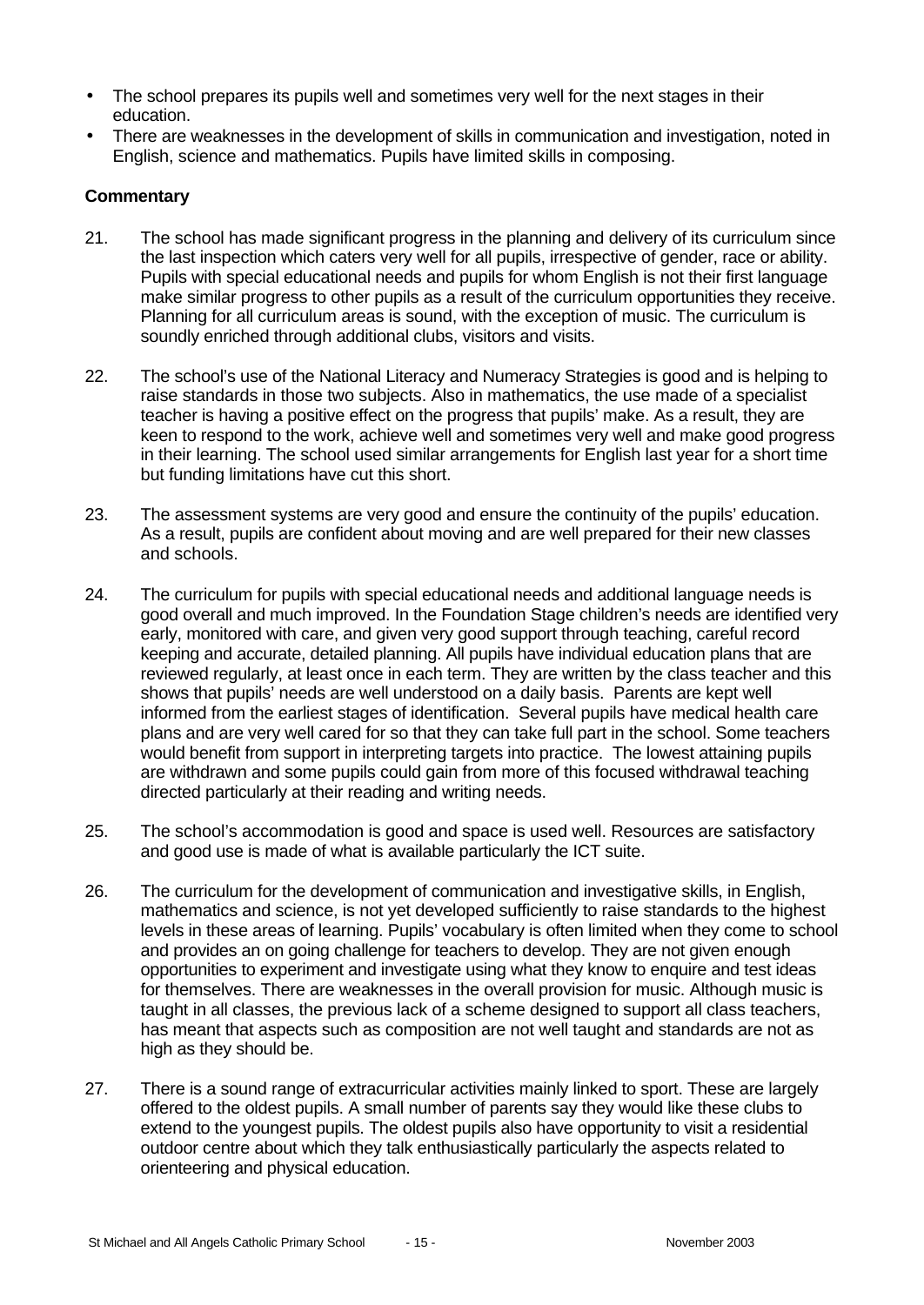28. Now the school has established the core subject curriculum it is eager to review how it plans and organises the taught curriculum to enrich it further and embrace the new National Primary Strategy but has not yet formulated clear plans to do so.

## **Care, guidance and support**

**The school's provision for the care, welfare and health and safety of pupils is very good overall.** It is excellent within the Foundation Stage. The provision of support, advice and guidance is good, whilst the involvement of pupils through seeking, valuing and acting on their views is satisfactory.

#### **Main strengths and weaknesses**

- The very good quality of relationships.
- The very high level of pastoral knowledge and support.
- The very high level of care, welfare and health and safety provision.
- Seeking, valuing and acting on pupils' views is not yet embedded in the school's work.

#### **Commentary**

- 29. The high level of pastoral support provided to the pupils by all members of staff is a strength of the school. The pupils respond to staff with affection, respect and trust and their learning and progress are positively affected. Provision for care, welfare, health and safety within the Foundation Stage is excellent and the children quickly become secure and confident.
- 30. The school building and its grounds are well maintained and secure and access is well controlled. There are well-structured policies and strategies to guide practice in behaviour management and these are successfully applied throughout the school. The school has made significant extra provision for care of the pupils at either end of the school day and parents' voice strong approval for its efforts. Child protection matters are well understood by all staff and the quality of relationships ensures that such issues would be quickly recognised and referred.
- 31. Although the pupils have contributed to rules for conduct within school, there is no provision for their wider involvement to matters that affect them. The school is currently seeking to establish a school council in order to provide a forum for the views of the pupils. Extra tuition is provided for those pupils identified as more able at mathematics. Parents expressed approval for this arrangement.

#### **Partnership with parents, other schools and the community**

The school's efforts to strengthen links with parents, other schools and the community are very good. **The effectiveness of the links with parents is good.** It has had significant success in some areas and continues to build on this.

#### **Main strengths and weaknesses**

- The provision of learning programmes and liaison with external agencies to support families.
- The use of Beacon schools to support school improvement programmes.
- Use of the City Learning Centre to support ICT and science.
- Encouraging parents to embark on additional qualifications in childcare.
- The provision of 'Wrap Round' care and childcare.
- Not all parents ensure their children attend regularly.
- Although the school consults with and informs parents about individual matters the process is not formalised through questionnaires or general surveys.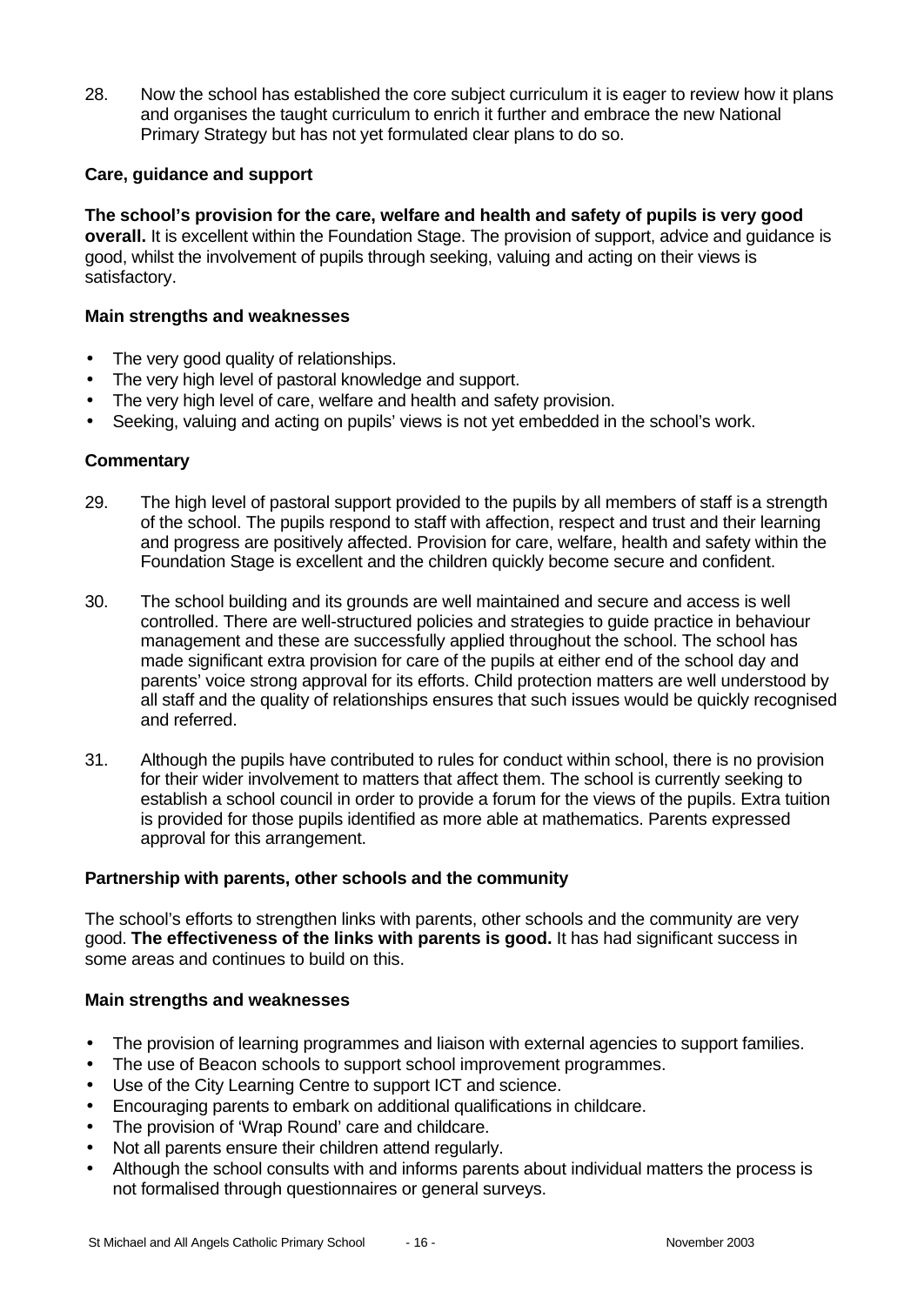## **Commentary**

- 31. Many parents express strong approval for the school's provision to involve them with the children's learning and the life of the school. A small minority is not supportive of the school's work especially in respect of ensuring their children attend regularly and promptly. Many parents feel that they are welcome in school, say teachers are approachable and express satisfaction with information on their child's progress. Most view the provision of support through the 'Wrap Round' care and before and after school clubs and childcare arrangements as very supportive. Some express disquiet that younger children have no access to after school sport clubs. Although they express satisfaction with information provided by the school about their child's progress, with regard to its consultation, they regard themselves more informed than consulted. There is limited evidence of many parents providing significant contribution to the children's learning at home other than with reading.
- 32. The school's links with other educational establishments are very good and include the use of Beacon schools to support their school improvement programme which involves support for the curriculum in the areas of ICT, design and technology and mathematics. They have also engaged in partnership with Wirral Metropolitan College and other secondary schools to provide placements for work experience. Community links include liaison with local businesses, sporting links with a local judo club and Tranmere Rovers football club. The range and consistency of provision gives significant support to pupils' personal development and their attitudes to learning.

#### **LEADERSHIP AND MANAGEMENT**

**Leadership and management in the school are good.** The headteacher has provided very good direction to focus on raising achievement, improving standards and building a team with common goals. Governance is good. The leadership given by key staff has improved since the last inspection to satisfactory with good features.

#### **Main strengths and weaknesses**

- Changes to the school's effectiveness since the last inspection have been very good.
- The headteacher's highly effective leadership has created a strong and productive team.
- The school knows itself very well and plans accurately for improvement.
- Initiatives to improve behaviour have impacted very well on pupils' achievements.
- Staff development has been good.
- The leadership and management of the Foundation Stage are highly effective.
- The governors know the school well and hold it to account for the pupils' achievements, manage finances very prudently and achieve best value in most aspects of provision.
- Improvements to community provision impact strongly on adult and pupils' learning.
- Coordinators fulfil their duties satisfactorily but there is scope for further improvement.

#### *Financial information for the year April 2002 to March 2003*

| Income and expenditure $(E)$ |          | Balances (£)                                  |  |  |
|------------------------------|----------|-----------------------------------------------|--|--|
| Total income                 | 481, 918 | Balance from previous year<br>26, 893         |  |  |
| Total expenditure            | 467, 402 | Balance carried forward to the next<br>14.515 |  |  |
| Expenditure per pupil        | 2, 291   |                                               |  |  |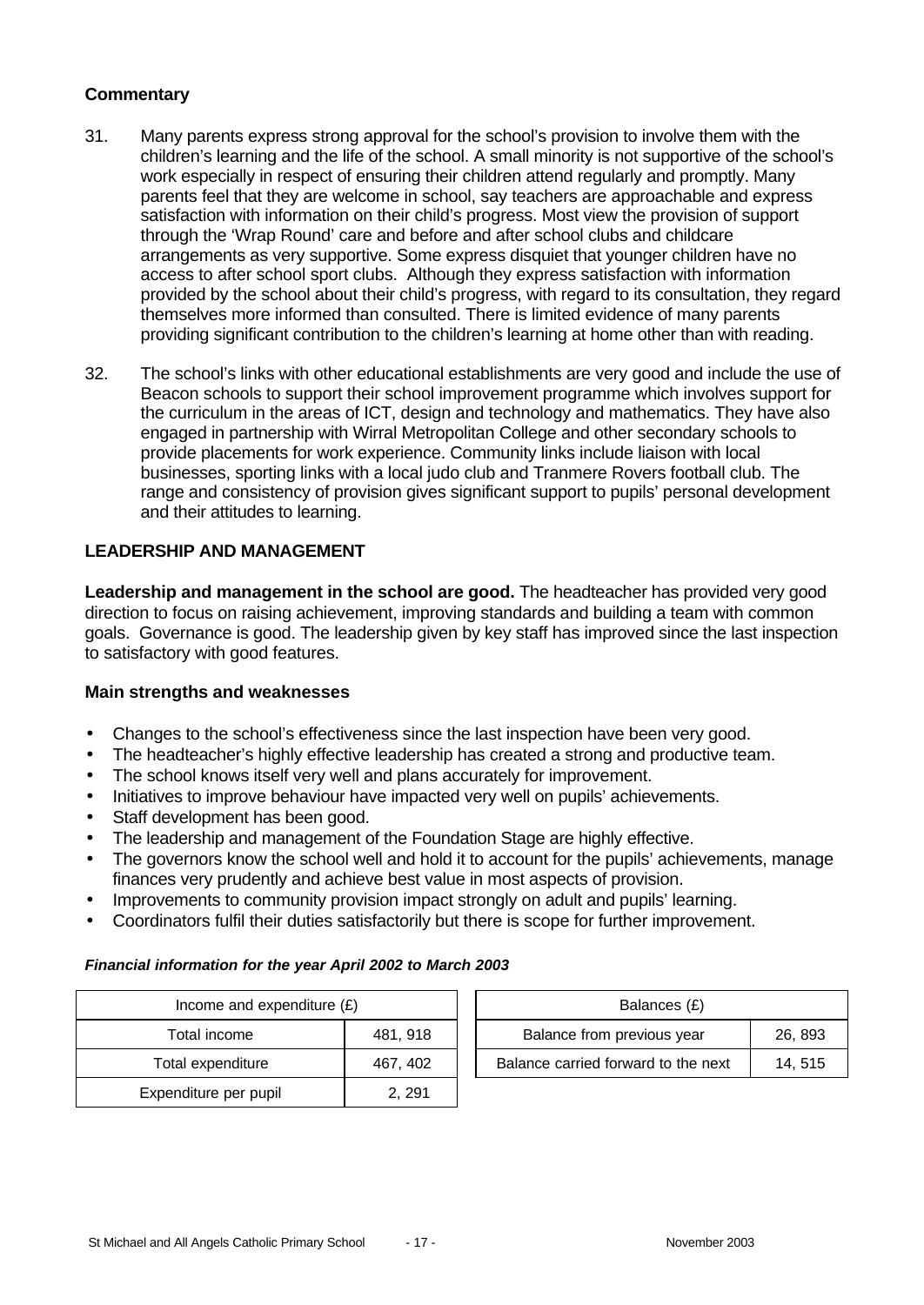- 33. The headteacher knows her school and staff very well. Since her appointment she has accurately pinpointed where improvements were needed and sought determinedly to address the most significant weaknesses swiftly and effectively. This has been achieved by a rigorous review of teaching, checking on performance and identifying where changes had to be made to improve the quality of education for pupils. All of the issues highlighted in the last report have been addressed successfully although improving standards in science has taken longer than expected. A striking feature of improved effectiveness is the comparison between the poor relationships within the staff team at the last inspection with the current happy sense of purpose, high levels of cooperation between adults and common drive to do the best for the pupils. Significant barriers in terms of staffing and financial constraint initially slowed the pace of change but new appointments, reallocation of staff to teaching groups and ample staff development have borne fruit and are evidenced in the rising standards and raised quality of teaching and quality of provision.
- 34. The attention given to behaviour management, striving to improve pupils' attendance, working with and supporting parents and improving provision at the start of pupils' school careers has set the school on the right track to go from strength to strength. Costly initiatives such as the involvement of literacy consultant support to improve standards in writing and the setting system for mathematics have paid off. The involvement of the local authority adviser has been beneficial in moving standards in science to reach nationally expected levels in knowledge and understanding of scientific phenomena.
- 35. The roles and responsibilities of coordinators had some serious flaws at the last inspection. They are improved vastly to satisfactory with some good features. There is scope to build on the secure foundations now in place and the willingness and enthusiasm of staff to use their expertise more widely. One key area for review is the system of delegation of subject responsibilities across the key stages. This leads to some fragmentation and a lack of a whole school view of standards, achievement and provision. The need is greatest but not exclusive to English and mathematics. Some staff do not have the necessary expertise to lead others to success in spite of good intentions for example, in mathematics and ICT in the juniors. The split range of responsibilities means that some staff have too many areas to manage to be fully effective.
- 36. Nevertheless, some subject managers have made good progress, for example, in science both coordinators show in their own teaching a strong emphasis to the investigative element of the subject. These skills and allied methods have not been successfully shared with the rest of the staff and consequently investigation in science is weak. In English, some effective assessment activities have been put in place. In mathematics, investigation skills and problem solving have not been given enough attention in subject planning. The art and design coordinator has skills which could be used more widely, and this is true also of the music coordinator.
- 37. Governance is good. Statutory responsibilities are well met. The chair of governors leads the governing body wisely drawing on his broad knowledge of the school's strength and areas for development. He is regularly round and about the school. The partnership with the headteacher is based on mutual respect but with a healthy element of challenge to hold the school to account. Other governors fulfil their roles diligently and are knowledgeable about target setting and the school's performance. Planning for improvement has taken account of the steadily increasing number of pupils who come from non-catholic backgrounds and those from minority ethnic groups. The governors are mindful of retaining the catholic character of the school whilst ensuring racial and social harmony. This is a strength of their work. All reasonable efforts have been made to making the school accessible to pupils and adults with disabilities although the split levels provide a difficulty. Financial planning has been rigorous and prudent. The school has done well to overcome the large deficit from 1998 and at the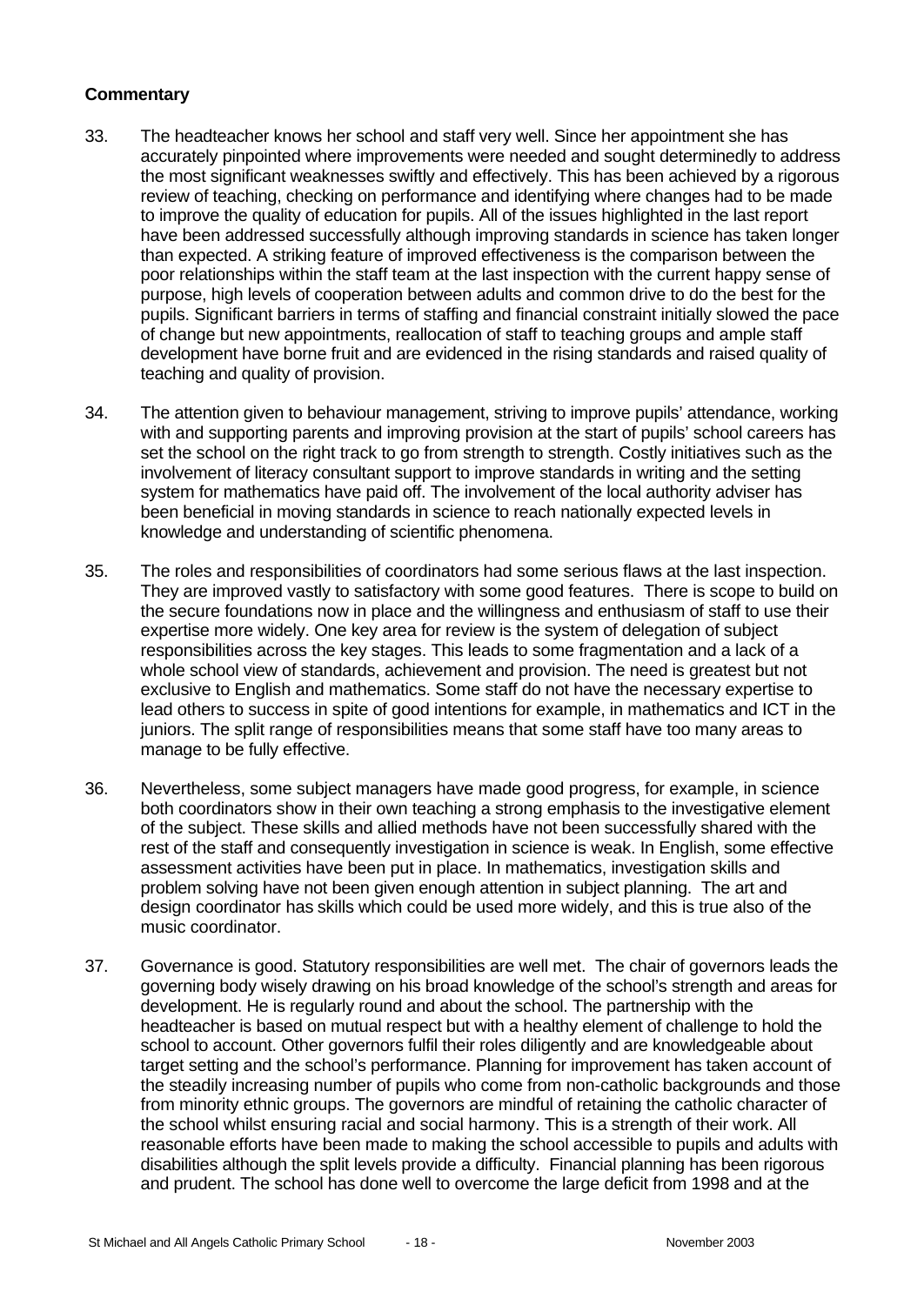same time raise the quality of education, standards and pupils' achievements. The school gives good value for money and is effective in most aspects of its work.

# **OTHER SPECIFIED FEATURES**

#### **COMMUNITY PROVISION**

The school has in place a broad range of initiatives to enhance its links with the community and **provision is very good.**

#### **Main strengths and weaknesses**

- The care and academic support for pupils is significantly enhanced by the provision, and it has begun to have an impact upon achievement.
- The provision is broad and inclusive of parents, pupils and many staff of the school, so that relationships between all who work in the school and the local community are very good.
- The quality of the sessions is high because of the very good liaison between providers and the teachers employed in school.
- The community activities are well-organised, well-managed, and make good use of the school building, although resources are limited because of tight budgets.
- The activities and experiences have a direct impact upon the aspirations and life experiences of many who attend.
- Although the school seeks to stretch out to the whole community, attendance levels at some of the activities remain disappointingly small.
- The school does not monitor the effectiveness of the programmes as rigorously as it might.

- 38. The school has strong links with local schools, colleges, local businesses and sporting clubs and the local library. The expertise that this brings to the school has a direct good benefit to the children's achievement in areas such as ICT, design and technology, mathematics, judo, football and basketball. However, the most distinctive features of this school's community provision are the out-of-school care and the family learning programmes which are very good. Parents value these not only for the actual provision, but for the way they open up the school and their children's education to the families, and for the personal relationships they encourage between teachers and parents.
- 39. Family Literacy, Numeracy and ICT and Keeping Up with the Children programmes have been in place for four years. The work has involved six members of staff who have been trained for this work. They, along with specialist staff from local colleges, have led these six or eight week series of half and full day sessions in the school. The parents who attend these sessions speak very highly of them. They say that they see 'drastic improvements' in their children's confidence and level of working through the shared activities that are part of the sessions. They also praise the quality of the instruction, and the confidence it has given to them personally, to 'speak out' and renew their own interest in learning. Several have enlisted for NVQs in child care and other areas. They believe, as does the headteacher, that the impact upon the children's attitude and learning is very strong. They say that 'the sessions help the parents to teach the children to learn'. What better endorsement than that! It will be important for the school to broaden its recruitment base, to involve as wide a range of families as possible.
- 40. The school has invested time, energy and commitment in researching and setting up before and after school clubs to create a whole package of 'wrap-around' care. There is a weekly Mum's, Dad's and Tot's Club in the school hall, a daily breakfast and after school club, and particular wrap-around care for children in the nursery who have the option to stay on in school beyond the half day entitlement to support working parents. Each of these activities is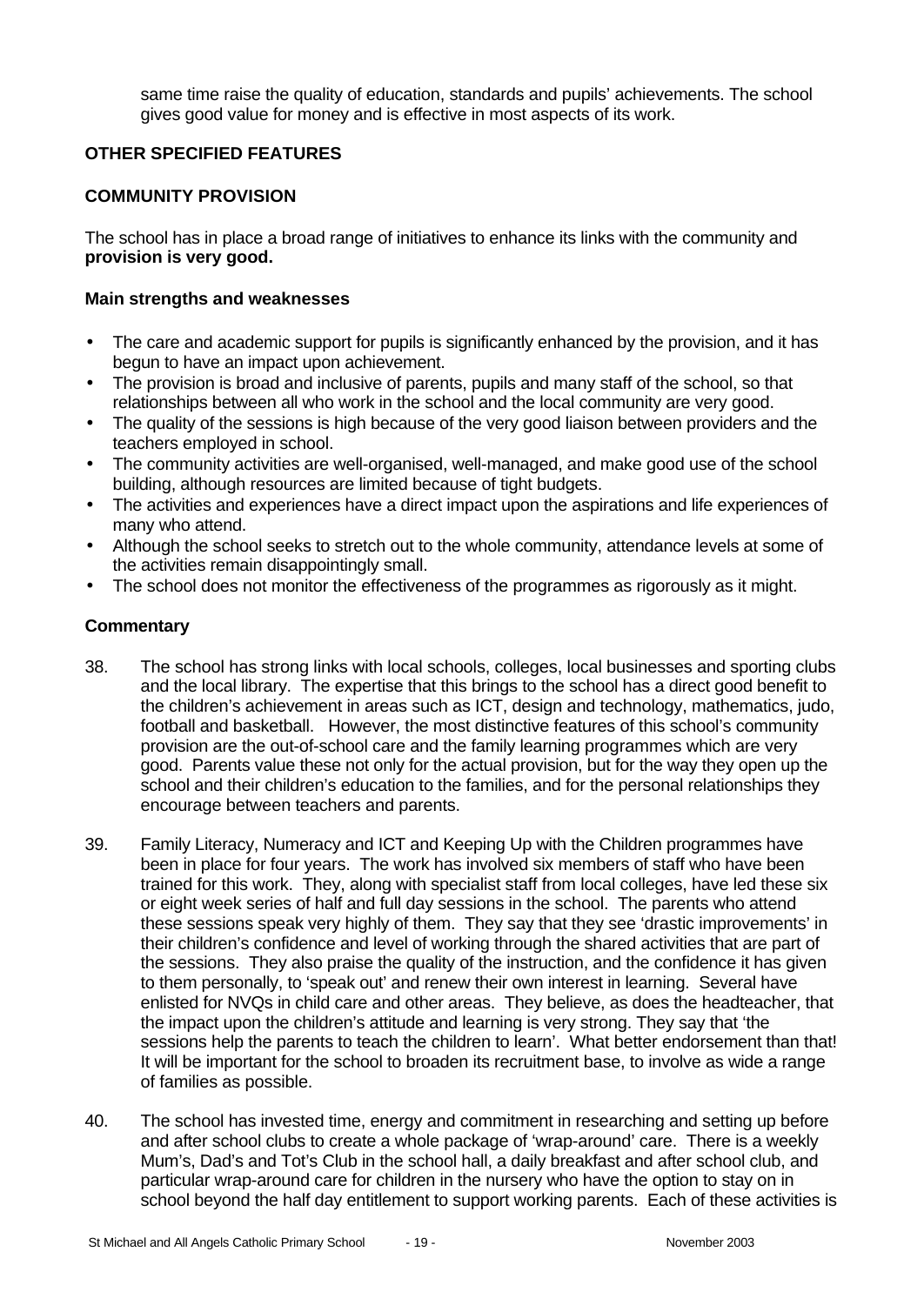well organised and led. The headteacher has recruited carefully and well, so that staff involved are suitably trained and in tune with the aims of the school. For instance, volunteer parents or ex-parents who run the Mum's, Dad's and Tot's club have been involved with playgroups or child care, and are good role-models for interactive play between toddlers and carers. The mums attending appreciated the social and emotional benefits to their children, and also enjoyed the chance to relate to others outside the home and play purposefully with their child without other distracting responsibilities. There is very good liaison between the nursery and the wrap-around carers, both of whom are qualified in child care and have a good understanding of the Foundation Stage curriculum. This means that they plan activities that build upon what the children have already experienced, so that there is good continuity, and they offer good quality learning experiences as well as good care.

- 41. The resources available to these groups are adequate because of the personal efforts of those leading the groups to beg and borrow suitable play equipment and other materials*.*
- 42. A core team of staff in conjunction with the headteacher have invested a good deal of time into setting up these initiatives. Effective recruitment of staff has now enabled programme managers and in-school liaison personnel and leaders to take over day to day management. The headteacher has already identified the need to bring more structure to the programme to avoid overlaps. Although the school seeks to stretch out to the whole community, attendance levels at some of the activities remain disappointingly small. The school does not monitor the effectiveness of the programmes as rigorously as it might.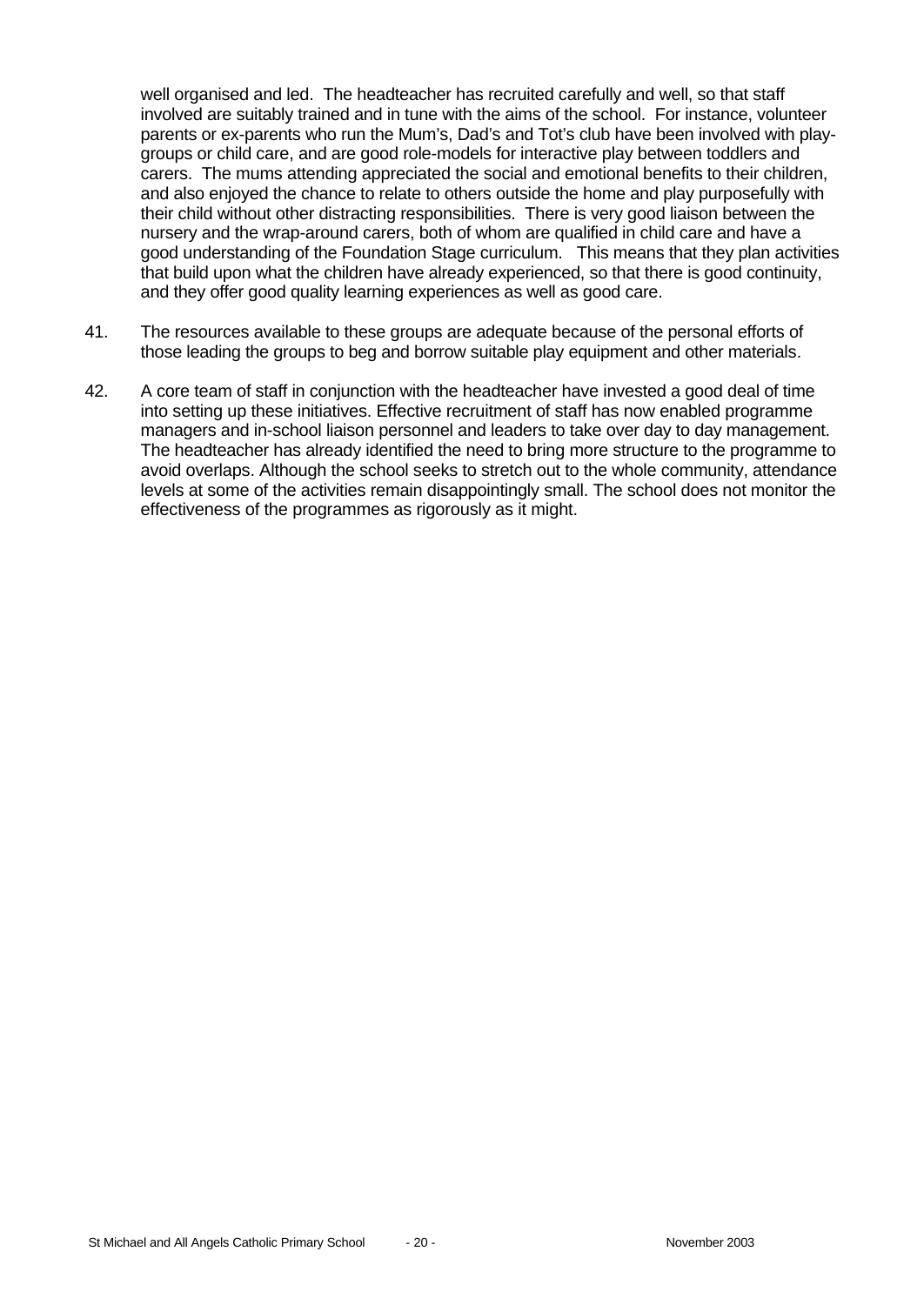# **PART C: THE QUALITY OF EDUCATION IN AREAS OF LEARNING AND SUBJECTS**

# **AREAS OF LEARNING IN THE FOUNDATION STAGE**

Provision for the children in the Foundation Stage has improved significantly since the last inspection and is **very good.**

#### **Main strengths and weaknesses**

- Provision for children in the Foundation Stage is very good and they achieve highly.
- Children feel secure, happy and motivated to learn because of the enticing, welcoming ethos.
- The curriculum is creatively and rigorously planned to capture interest, engage the children and develop the key skills.
- Teaching is very good because planning ensures highly focused, purposeful intervention in every activity.
- Co-ordination is very good and teachers, teaching assistants and other involved adults work very effectively as a team.
- Children, who may have a special educational need, and those with English as an additional language, are very well provided for.
- There are very good links with the children's families and the wrap-around care facilities.
- The outdoor curriculum is not yet fully developed but a newly created outdoor play area is already improving this area.
- 43. Most children come into school with poorly developed reading, writing and social skills but they achieve very well. They attend part-time in either the morning or afternoon 'Foundation 1' (nursery) classes, and then move into a single 'Foundation 2' class (reception). By the end of the reception year, the majority of children have achieved the expected goals. Teaching is very good. Teachers plan meticulously around a common theme for both age-ranges, and monitor the children's learning very carefully. The result is an exciting and relevant curriculum that provides tempting activities well matched to the children's needs in both classrooms. Teachers use the large teaching spaces well, to give variety and good access to resources and large equipment. Both classrooms are lively and welcoming, and the nursery environment in particular sets a very high standard for the display of children's work and production of teaching materials.
- 44. A weakness until very recently has been the lack of provision for a full outdoor curriculum. However, the school has just completed a well-equipped, secure outdoor area, and this should lead to a fully integrated indoor and outdoor curriculum. Induction arrangements and on-going links with parents are strong, and there is a good working relationship with the wraparound care managers. Links with the rest of the school are less strong.

# **PERSONAL, SOCIAL AND EMOTIONAL DEVELOPMENT**

The provision for personal, social and emotionally development is **very good**.

#### **Main strengths and weaknesses**

- The children achieve very well, and reach the expected learning goals in this area.
- Children become eager learners because the teaching is highly motivating.
- The children learn to behave very well indeed and grow in confidence and self-esteem.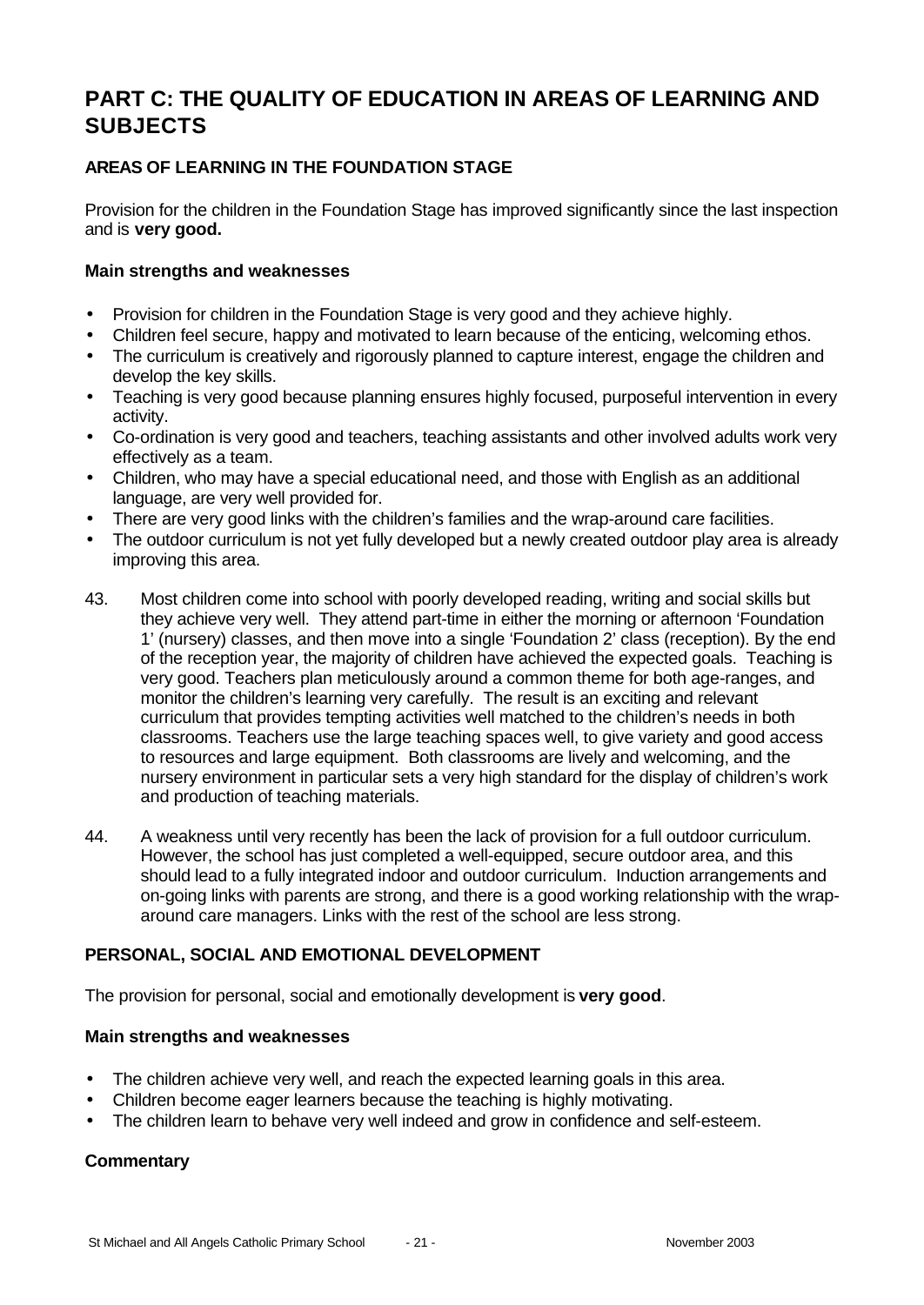- 45. Although many children have immature social skills on entry to school, they quickly gain confidence because of the warm, secure setting created by all of the adults. The newest little boy in the nursery smiled his way through every activity! All of the adults put a high priority upon developing independence and good behaviour. In the nursery, the children quickly learn to hang up their coats and tuck away their own belongings at the start of the session, and register themselves, guided by the parents, which is a lovely touch. Older pupils in the reception class choose their activities sensibly, and treat the resources and equipment with respect. During a music lesson, they resisted any temptation to lift up instruments at the wrong time, and replaced them in the boxes at the end of the lesson with the greatest of care. They regularly behave very well indeed, concentrating fully during the whole-class introductions to literacy and numeracy lessons, because the teacher makes them so interesting and invites, as well as expects, full attention.
- 46. The teaching team uses every opportunity to promote self-esteem and sensitivity to the needs of others. During an excellent lesson, the nursery children were encouraged to talk about their own feelings and fears through thinking about the feelings of a 'baby mouse' hiding under the teacher's clothes, and 'passed a hug' around their circle very lovingly. As a result of this excellent start, reception class children are caring and gentle towards each other. They clapped and smiled with genuine pleasure for the success in mark-making efforts of a child who found pencil control difficult. The more confident speaker of two pupils with English as an additional language helps out the other almost too well! The sense of community within each classroom is very strong, and is beginning to extend to an appreciation of other cultures and faith communities.

## **COMMUNICATION, LANGUAGE AND LITERACY**

Provision for communication, language and literacy is **very good.**

#### **Main strengths and weaknesses**

- Teachers have an excellent understanding of how the develop the early skills of reading and writing.
- Children with English as an additional language, and pupil with special educational needs, are very well supported.
- Teaching sessions and activities are exceptionally well organised and planned to promote reading, writing and language development.

#### **Commentary**

47. The children start school with poor speaking and listening skills. In the nursery, talk is limited as they play, and answers to questions are often in one or two words. They make very good progress because in Foundation 1 and 2, the adults take every opportunity to ask probing questions and engage the children in talk. Nevertheless, the extent of their vocabulary is below average. The children achieve very well learning to read. The nursery teachers set the children off to a flying start by teaching the links between letters and sounds through 'fun' activities and rhyming words, songs and games. The better and average readers in the reception class can already read a series of simple sentences independently, using their knowledge of familiar words, and some can use their phonic knowledge to try out unfamiliar words. Achievement in writing is equally good. Teachers know exactly how to move the children from one step to the next in learning to write, by linking the learning of letters and sounds to spelling as well as reading, and by showing them how to create letters at just the right point in their learning. Examination of writing portfolios shows that the majority of children reach the expected level and a number go beyond this by the end of the Foundation Stage. They are very well prepared for the writing challenges of Year 1 literacy lessons.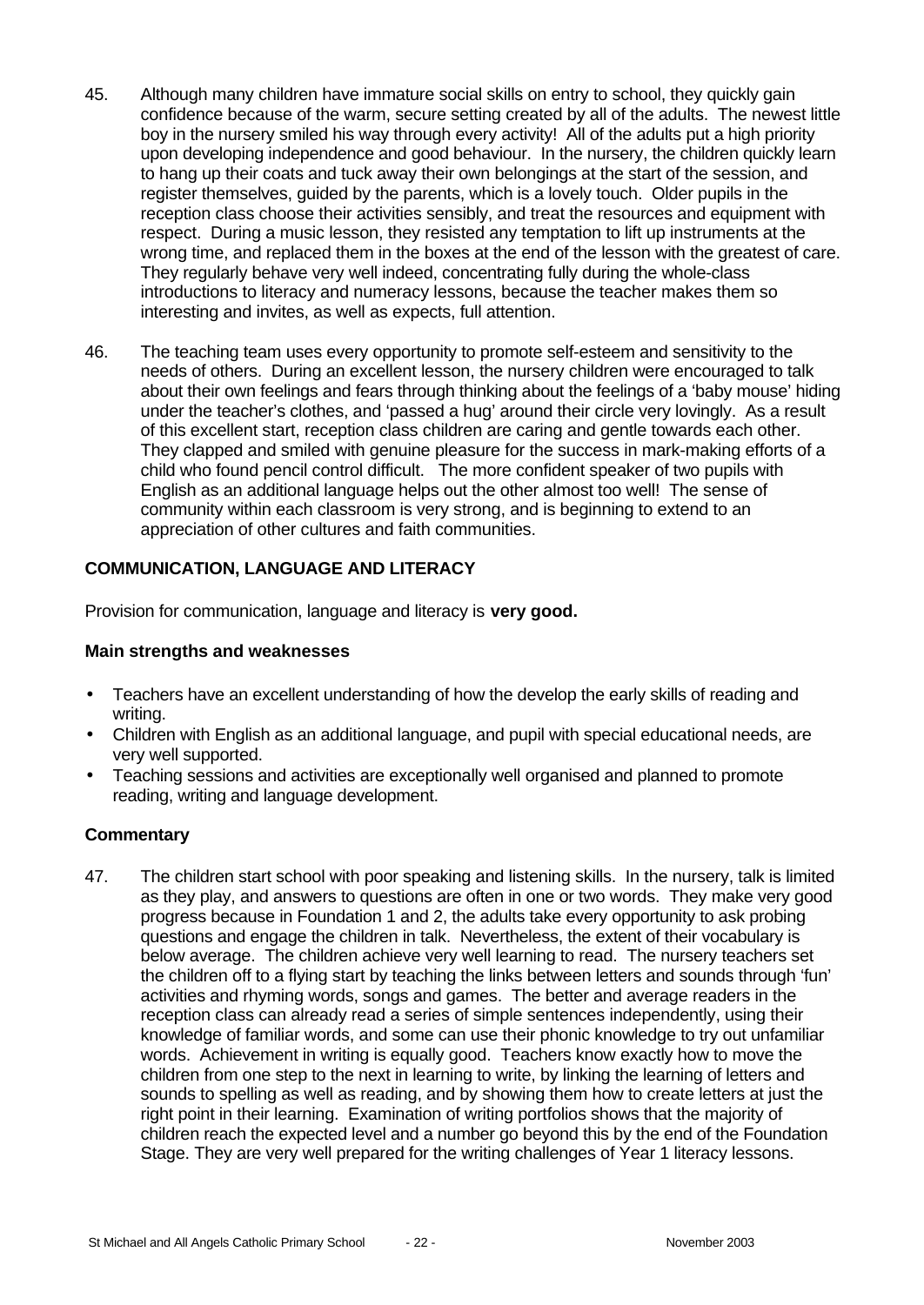# **MATHEMATICAL DEVELOPMENT**

Provision for mathematical development is **very good.**

#### **Main strengths and weaknesses**

- Teachers use a very good range of methods and activities to teach an understanding of number.
- Carefully kept records ensure that tasks are set at the right level for individual children.

#### **Commentary**

- 48. The teaching is very good and children achieve broadly as expected by the end of the reception year. Lessons are made interesting and fun in both classes. In the nursery, the children are already beginning to recognise the numerals that represent one to five and to select these from an array, with adult support. During one well-planned, well taught lesson, the class sang 'Five Little Mice Went out to Play', as five little children wearing mice ears and holding number cards from one to five, left their friends and joined the group. The teacher constantly asked 'How many next?' and 'How many left?' to encourage all of the children to think about number order and begin to understand that the total always remained the same. Teachers make sure that children have ample opportunities to try out their learning for themselves as they play, cook, paint and investigate other materials.
- 49. The nursery children can already name the shape and colour of their sitting mat. Reception children can name simple shapes, and during a very good lesson, some higher attaining children were able to describe the properties of a square compared to a rectangle. Again, very good quality questioning by the teacher and teaching assistant consolidated the knowledge of shape names and their properties. All these practical activities ensure that the children really do *understand* the mathematical concepts, and pave the way for future learning.

## **KNOWLEDGE AND UNDERSTANDING OF THE WORLD, PHYSICAL DEVELOPMENT AND CREATIVE DEVELOPMENT.**

These areas of learning were sampled so that it is not possible to make a full statement about teaching, as not all aspects of each area were observed. However, there is sufficient evidence from examination of planning, scrutiny of completed work and classroom display to show that provision for **knowledge of the world, creative development and physical development** is **very good**. Children reach the expected goals in physical and creative development. They remain slightly below the average in their knowledge and understanding of the world.

#### **Main Strengths and weaknesses**

- The teaching units are large, well organised and well equipped for a full range of direct experiences.
- Space is used very well to create good-sized role-play areas that contribute to the children's imaginative and language development.
- A new outdoor play area gives continuous access to a range of good quality large apparatus and a safe surface.
- Children have regular practice at the computer and use it confidently.
- Teaching was very good in the music lessons observed.

#### **Commentary**

50. It was not possible to observe any lessons in **knowledge and understanding of the world** and so no judgement can be made about teaching. However, examination of planning, work on display and on-going activities show that the children achieve well, given their mostly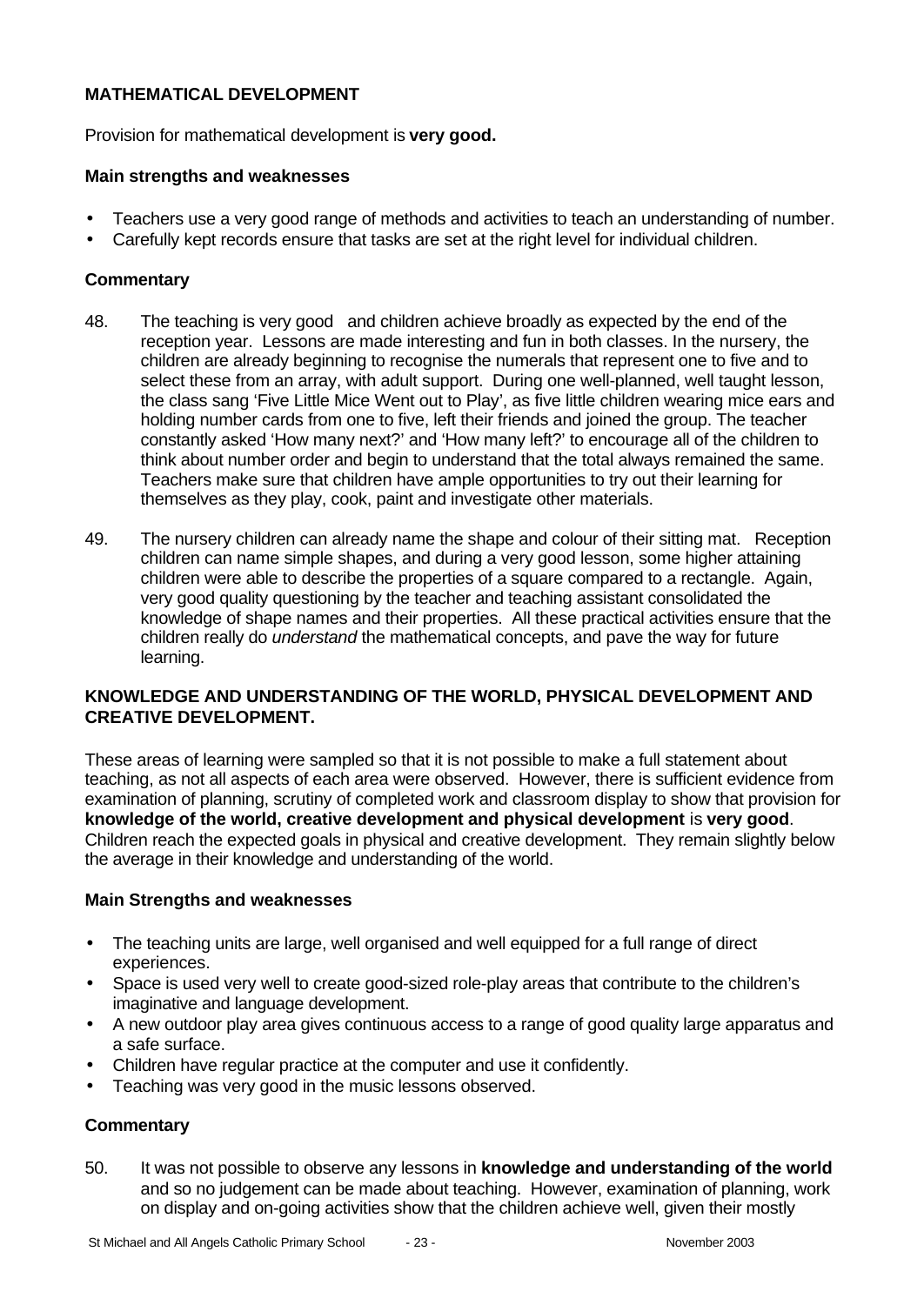limited experience of the world when they start school. They are on target to achieve the expected goals in ICT, and in finding out about living things, but their low level of background knowledge makes it unlikely that they will reach average standards across all of this area of learning. Because of the many supported opportunities to use computer in the nursery, the children are able to make good progress in the reception class. They use the computer suite and learn to carry out all the simple basic functions of opening, saving and retrieving work. Observation and language skills are regularly developed through cooking and baking.

- 51. Children's **physical development** is average No hall sessions were observed during the inspection, but observation of the pupils in the outdoor area shows that they have average skills in moving and travelling. They use a range of small and large equipment with safety.
- 52. Provision for **creative development** is **very good** and the children achieve well. Role-play is well used to extend the children's learning in the other areas of the curriculum. Children in both classes took on doctor, patient and parent roles in the 'Humpty Dumpty' hospital, taking care of the sick and learning about the routines of hospitalisation. In the reception class, children communicate the ideas freely, using a suitable range of materials and tools.

## *Example of outstanding practice*

A lesson to a group of nursery aged children was an outstanding example of the captivating teaching that engaged the children in the nursery and reception classes. Every detail was planned and prepared exquisitely, so that pupils were entranced. They sang their week's new rhyme of 'Hickory Dickory Dock' as they made puppet mice run up the clock. They listened carefully to each other play chime bars and wooden sticks, and with the help of the teacher's sensitive speculative questioning, 'decided' that the wooden sticks would be the best accompaniment to their singing. They achieved excellent results, striking their sticks in perfect time to the 'ticktock' rhythm and had the chance to appraise their own performance by listening to the taped recording of their work. A perfectly planned, timed and executed lesson.

53. The Foundation Stage co-ordinator is highly effective. She has excellent relationships with all staff, and so is able to draw them together into an innovative and cohesive team.

# **SUBJECTS IN KEY STAGES 1 and 2**

# **ENGLISH**

Provision in English is **satisfactory overall with some good features** which have led to improvements in pupils' achievements and raising standards.

#### **Main strengths and weaknesses**

- Pupils achieve well overall by the time they leave the school aged 11.
- Improvements to standards for seven-year old pupils.
- Improvements to writing including the quality and usefulness of the writing portfolios.
- Assessments, marking and target setting are considerably improved, as is their use.
- Test results last year at the end of Year 6 still hovered below national comparisons.
- Pupils' speaking skills are an on going challenge for improvement.
- The use of reading and writing skills is broadly satisfactory but could be better.
- Leadership and management in the subject although satisfactory are fragmented and bear further scrutiny to maximise expertise.

#### **Commentary**

54. By the end of Year 6, well over half of pupils are set to attain in line with the nationally expected Level 4 although only a few look on target to do better. About one third of pupils have identified special educational needs and some of these are unlikely to meet the national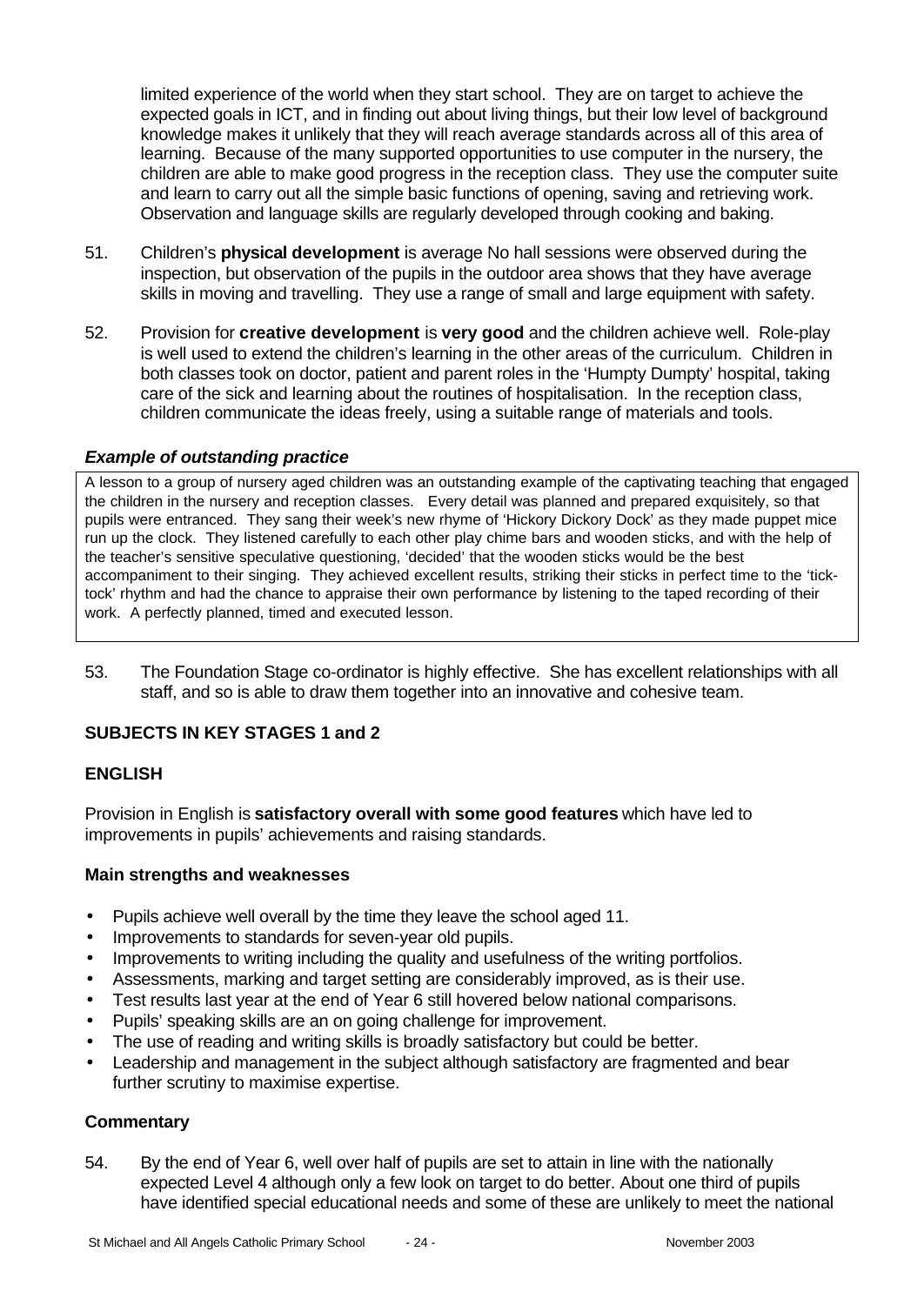expectation. This is similar to last year and mirrors the results in the 2003 tests. Nevertheless, pupils are achieving well in many aspects of their work given their low starting base. Writing has improved notably for boys and girls although boys still lag behind.

- 55. The Year 6 pupils represent the tail end of the year groups who have been subjected to disruption and some unsatisfactory teaching earlier in their school life. They have not had the very good grounding of current pupils aged three to seven nor the consistently structured teaching of literacy evident in the lower junior classes. This is telling in gaps in the knowledge and skills of a significant minority who lack the necessary reading skills to decode words and read with any reasonable fluency and expression. The least able pupils' skills of prediction are weak as is their ability to take inference from text. Many pupils can listen carefully and speak clearly to explain themselves but they lack a broad range of vocabulary to talk in a range of contexts. Since September Year 6 pupils' written work shows a definite momentum of improvement. This is largely due to the thorough marking of work and structured expectations of the teaching. Spelling is adequate but pupils do not readily transfer their skills to other subjects. However, work shows the necessary understanding by many to complete the tasks and pupils succeed in most cases. It is fair to say that teaching will need to be ever vigilant to keep these older pupils motivated and supported. Organisation of the lessons does not have the luxury of the setting in mathematics.
- 56. The picture by the end of Year 2 is good. In 2003 the number of pupils who attained the expected Level 2 was higher than found nationally and well up on the previous year. The trend of improvement has been steady and productive. The results represent very good achievement given the low starting base of many pupils. The test results are echoed in the inspection findings, which judge standards in Year 2 to be well on line with national expectations. Already a small group of pupils show signs of attaining above what is expected for their age in reading and writing.
- 57. Teaching is good through the school and in Year 1 it is very good. The very best teaching offered learning which was infectious. The direct teaching set a pace so as to engage, enthuse and captivate the pupils' imaginations while ensuring enjoyment did not divert the learning. The follow up activities were broad and drew on the pupils' speaking, reading and writing skills and required them to be independent. Pupils' achievements, including those with severe needs were high and demonstrated by their ability to join in about what had happened 'When the Tiger came to Tea'. The most disaffected of pupils could not fail to benefit and learn from such teaching.
- 58. Key strengths of all teaching are the direct teaching of skills and very effective behaviour management. Literacy hours are well structured and effectively taught. Guided reading has effectively been taken out of the literacy hour to enable better organisation and allow for higher quality teacher input. Some teaching in the juniors was satisfactory. Although it was well structured, and knowledge of what was to be taught was evident and clearly put across, it lacked the sparkle to stimulate and engage pupils fully. At times, the learning was not extended to its full stretch for the few more able pupils. Classroom support staff are well used in the main. More thought could be given to how they can add value during whole class teaching sessions.
- 59. Assessments are good and well used overall. The guided reading assessments give valuable information on how pupils need to improve. This information is not always shared fully with pupils so that they know what to aim for next. This is also true of marking which is good in Year 6 but not to this standard elsewhere. The pupils' writing portfolios are an excellent tool for seeing at a glance the progress pupils have made. In a few of them, the work has been levelled a little too harshly, this could dim the true picture of achievement.
- 60. The leadership and management of the subject are satisfactory but initiatives are driven by school rather than subject leadership. Effective support strategies have been introduced from external sources. Having two coordinators across the key stages fragments continuity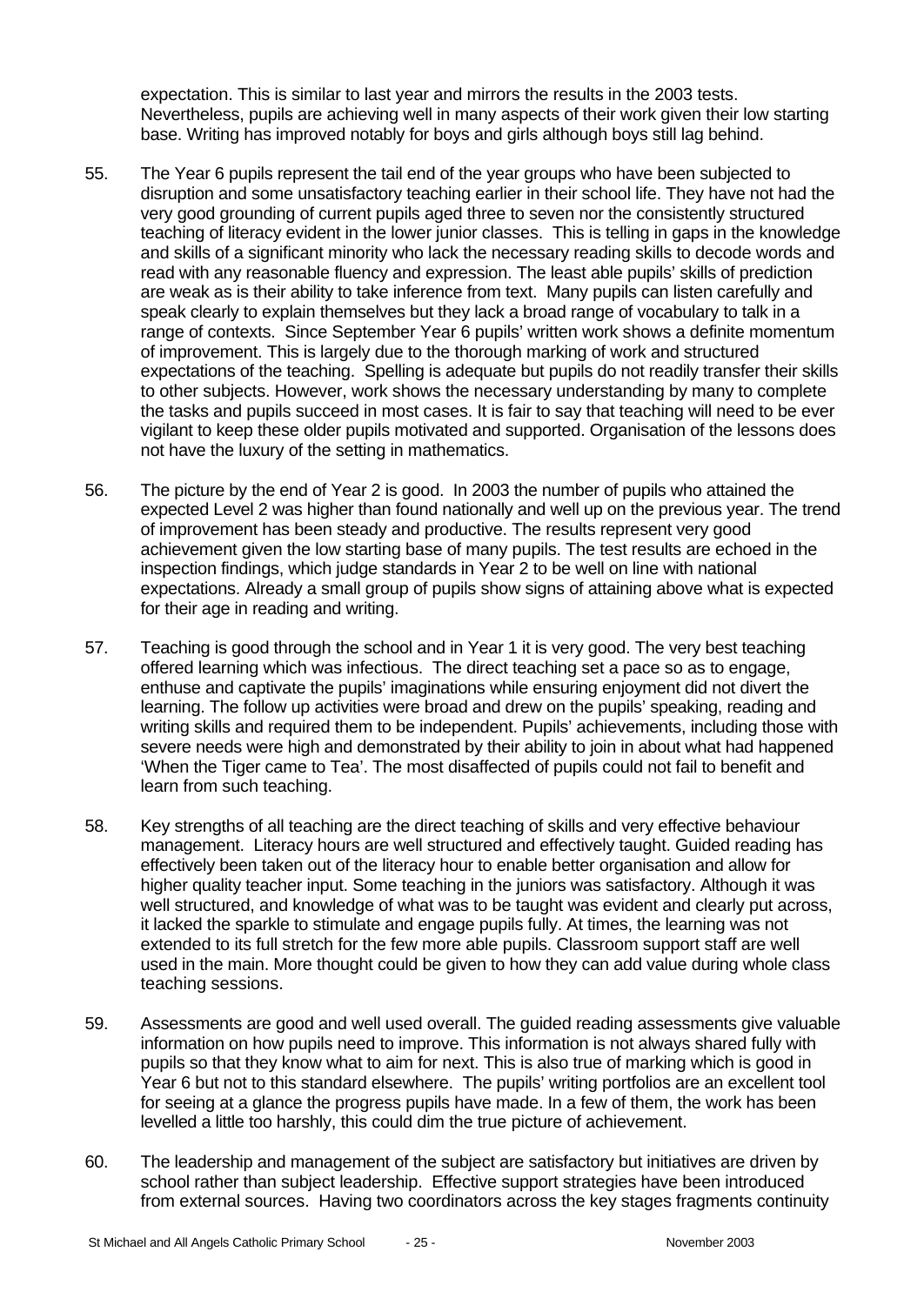and hinders a clear overview. There is not a good enough view of how boys' writing can get better.

#### **Language and literacy across the curriculum**

61. Pupils' literacy skills are used satisfactorily. The challenge is to create a broader curriculum, which uses pupils' speaking, reading and writing skills fully and so drives achievement upward. Planning for speaking opportunities in the other subjects is a priority.

#### **MATHEMATICS**

Provision for mathematics is **satisfactory**.

#### **Main strengths and weaknesses**

- Pupils achieve well in mathematics.
- Teaching in mathematics is good.
- The organisation of setting for mathematics is successful in helping to raise standards.
- Monitoring and assessment in the subject has improved.
- Standards of investigation and use of mathematical knowledge are weak.
- Not enough use is made of ICT in mathematics especially for the higher attaining pupils.
- The setting of challenging work directed at different groups of pupils is not as good as it could be.

- 62. Standards in mathematics in both Year 2 and Year 6 are average. In the recent tests all pupils in Year 2 achieved Level 2, the nationally expected level for their age. These pupils achieved very well, bearing in mind that on entry to school they were below average in ability. The momentum of learning was not maintained throughout Key Stage 2, due to changes in staff, high levels of special needs and other problems. Pupils still achieved well by the end of Year 6, but the number of pupils gaining the above average level was low.
- 63. The teaching of mathematics is good overall. In the ten lessons seen, two were satisfactory, seven were good and one was very good. In the better lessons, the direct teaching of skills and understanding was clearly in place and questioning was used very well to establish that learning had taken place. These lessons were well managed and the pupils spent maximum time on task.
- 64. The school organises the teaching of mathematics in ability groups from Years 4 to 6. In the lessons observed, this was having a positive effect. The teacher, for the more able pupils, was providing challenging work, making them think and discuss their strategies and probing their understanding with his very good questioning skills. What was lacking for these groups of pupils was access to ICT to support their learning.
- 65. While the higher attaining pupils were working in their small group, the system allowed the class teacher to remain in the classroom and work with a group much smaller than the size of the class. This allowed for more focused work in the subject, but teachers did not always capitalise on the small number of pupils by making their work individually challenging. Too often all pupils did the same work and the outcomes were only different as a result of extra help being given or by the speed in which some pupils completed their work.
- 66. The school has made good improvements to its assessment systems since the last inspection and the results of these, together with the monitoring of both teaching and learning, are used well to organise the setting system and check on pupils' progress. Targets often result from assessments, but sometimes they are written in language which pupils do not always understand.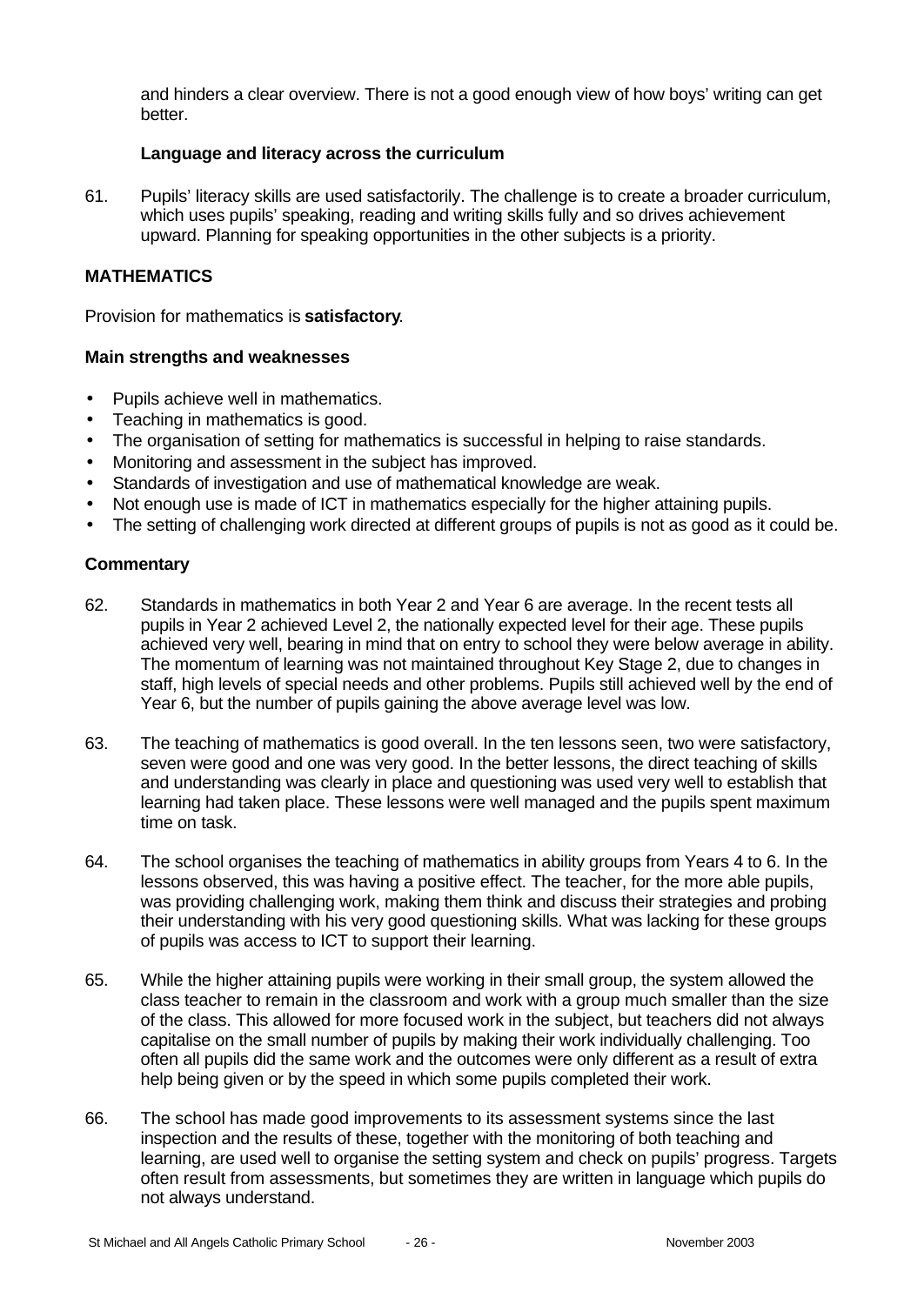67. An overall weakness, across the school, is the use and application of the pupils' mathematical knowledge and understanding when carrying out investigations, for example. Teachers appear to lack confidence to tackle this type of work and the co-ordination of the subject has not yet addressed the issue.

#### **Mathematics across the curriculum**

68. Pupils make satisfactory use of their mathematical knowledge in other subjects. They make tables and charts in their science work and measure materials in design and technology.

#### **SCIENCE**

Provision in science is **satisfactory**.

#### **Main strengths and weaknesses**

- Improvements to standards since the last inspection so that pupils broadly attain in line with expectations for their ages.
- The subject action plan is comprehensive and management of the subject so far is good.
- The teaching of investigative science and the development of scientific vocabulary require further improvement.

- 69. Results in the national tests over the last three years have seen a rise in the percentage of pupils attaining the expected Level 4 by Year 6 but still test scores hover just below the national comparative figure. In 2002 and 2003 two more pupils gaining Level 4 would have brought the school in line with national comparisons. Given that these pupils' knowledge and understanding of the world on entry was well below what is usually found, this represents good achievement. The results mask the fact that few pupils in the school could be considered higher attaining in a national context. In 2002 the school's results were below average because few pupils attained the higher Level 5. In 2003 more pupils attained at the higher Level 5 and less at the lower Level 3. This is a result of a concerted effort to improve science through monitoring of teaching to diagnose weaknesses. Year 2 pupils in 2002 were assessed as attaining well above similar schools and in 2003 they were above. As in English the school assessed a few pupils rather more harshly than might have been justified.
- 70. Standards of work in science have improved since the last inspection as a result of the impact of clear diagnosis of need and sound action. There is still some way to go before pupils attain as expected nationally by the ages of seven and 11 in all elements of the subject but pupils have sound knowledge of scientific phenomena for their ages. However, their abilities to investigate, think scientifically and make sensible hypotheses are still too limited for them to attain as required in the investigative process. There is more evidence that younger pupils in Year 1 are beginning to plan investigations and to be challenged to answer scientific questions such as, 'Do our hands or feet have the best sense of touch?' The more able pupils use their skills to give justifiable explanations to their predictions and record 'I think our hands get messages to our brains quicker than our feet do'.
- 71. The oldest pupils in Year 6 can discuss a range of work they have covered and convey facts about the heart and human body, habitats and the processes of change to water. Their written work shows they have encountered fair testing, using variables, predicting results and drawing comparisons. However, there is not yet sufficient confidence in their explanations to suggest that they are well versed in investigating for themselves and the planning does not place enough emphasis on pupils setting up their own lines of enquiry.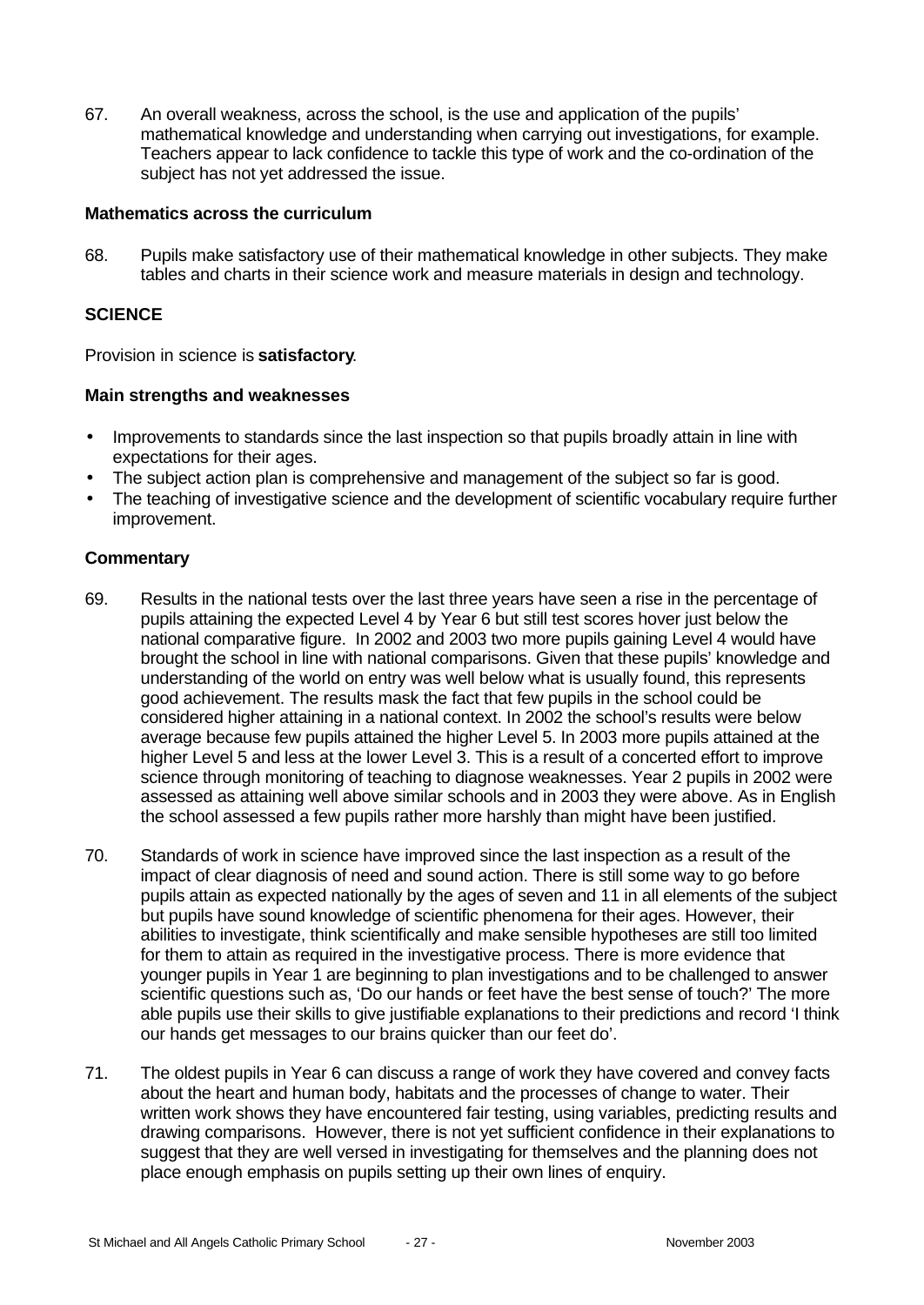- 72. Teaching is satisfactory overall and enables pupils to achieve soundly in lessons. Five lessons were observed. Four in the juniors of which three were good and one was satisfactory and one satisfactory lesson in Year 2. In the best lesson in Years 3, 4 and 6 a strong emphasis was placed on pupils experimenting for themselves. Good recapping of previous work to assess recall; clear explanations; and pupils being challenged to deduce what might happen to the roots of their plants by using role-play with straws to suck up water produced/led to good achievement. Pupils gained a good grasp of the structure of plants and their functions. In Year 6 pupils were excited by the practical nature of the lesson but were effectively managed. A few lower attaining boys 'switched off'' but were successfully drawn back in. Clear objectives are set for learning and this motivates many pupils very well. Most pupils say they enjoy science and the most able know they are aiming to achieve a Level 5 and what this entails for them. Scrutiny of books in the juniors suggests that on occasion too much work is recorded by completing worksheets. This stifles pupils' abilities to use their core skills. Assessment and marking of work are adequate although day-to-day assessment and evaluation of lessons to inform planning are good. Clearer diagnosis on a class-by class basis would be beneficial to pinpoint where strengths, gaps and weaknesses lie.
- 73. The joint management of science has been effective in raising standards and has taken on well the evaluations made through monitoring. The subject action plan is clear and the school knows that improving the pupils' skills in investigation is the key point for improvement. The school is considering how investigative activities are best organised and managed so that small groups of pupils can benefit from high level teaching input to develop scientific thinking and vocabulary whilst encouraging other pupils to use their skills to research, reinforce and extend their learning. These initial discussions link in with the school's plans to embrace the national document 'Excellence and Enjoyment'.

# **INFORMATION AND COMMUNICATION TECHNOLOGY**

Provision for information and communication technology **is satisfactory**.

#### **Main strengths and weaknesses**

- The school makes good use of its ICT suite and pupils achieve well in the main elements of the subject.
- Teaching overall is good in the subject.
- Pupils are often excited and well motivated in ICT lessons.
- Teachers use ICT well in history.
- There is insufficient use of ICT to support the higher attaining pupils in the setting system for mathematics.
- Although pupils have weekly access to the computer suite, there are insufficient computers in classrooms to support effectively all curriculum areas.

- 74. Since the last inspection, at which time standards were noted as satisfactory, ICT has moved forward considerably. The school has endeavoured to keep pace with this through the creation of a computer suite. It has been largely successful in this and pupils achieve well in the subject and have maintained satisfactory standards.
- 75. Each class has specific time set aside for it to use the suite and many classes use this time for work in English, mathematics and in a discrete way to improve computer skills. To this end, the teaching of ICT is good. Teachers have completed their training well and appear confident and competent. They make very good use of the interactive white board and give clear demonstrations of the skills they want their pupils to acquire.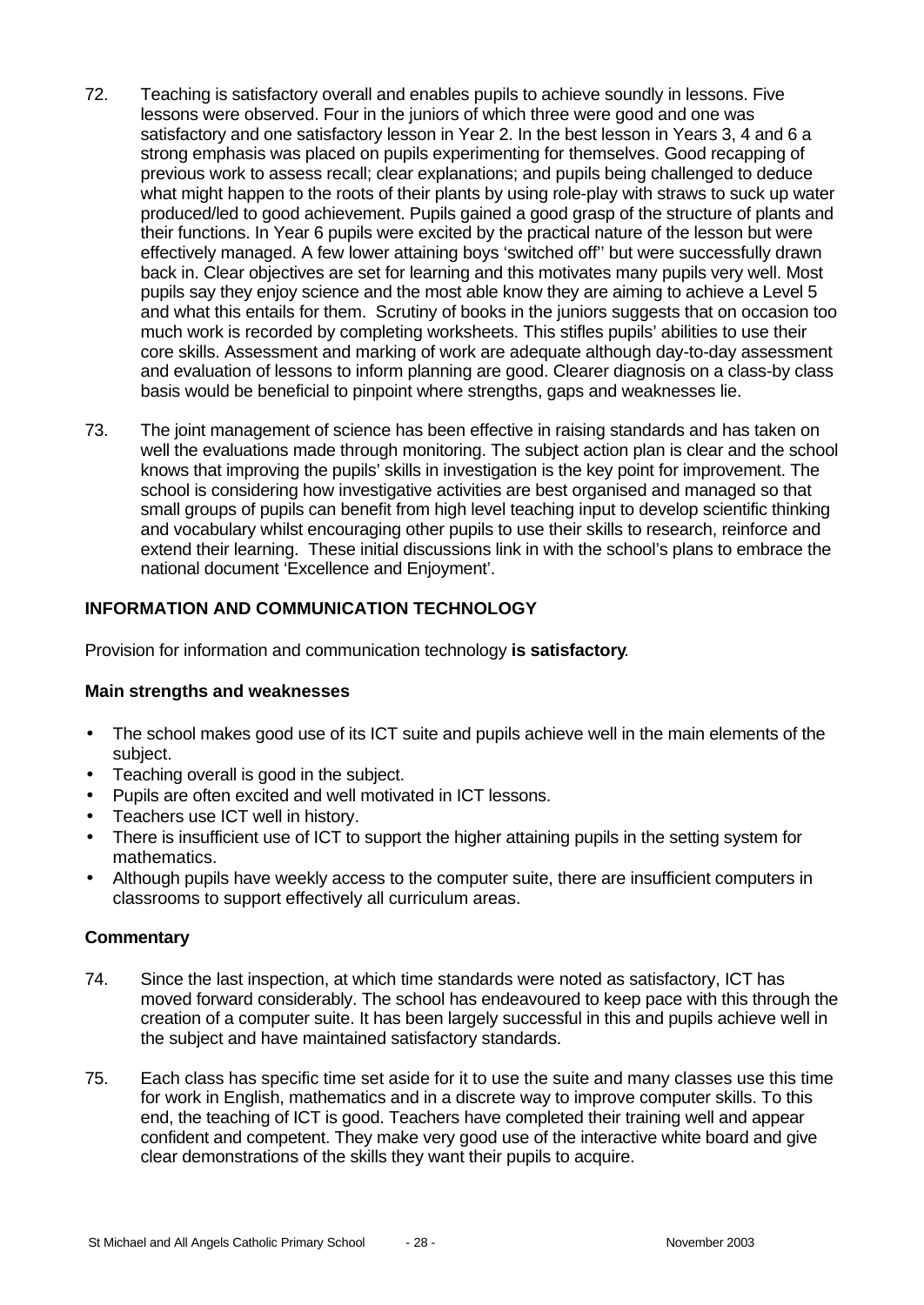- 76. As a result of the good teaching and pupils' interest and excitement in the subject, they are well motivated in ICT lessons, often listen very carefully and are keen to put their new skills into effect. This has a positive effect on the progress they make.
- 77. The school has purchased the services of a private company, 'Merseygrid' to support teachers in making effective use of ICT within the curriculum. The impact is evident in the way teachers are able to make good use of ICT in history. Pupils were seen working from web sites downloading information and saving it in their own documents. However, in the mathematics set for the higher attaining pupils in Years 4, 5 and 6, there is no regular access for them, in lessons, to use computers to support their learning.

#### **Information and communication technology across the curriculum**

78. Every classroom has a stand alone computer. Some of these are a little old and have not been updated for some time. Equally, with just one computer in classes, it makes regular use of ICT to support learning in class lessons difficult. As a result access to computers is still a little limited on a daily basis for many pupils.

#### **HUMANITIES**

Provision in history and geography is **satisfactory**.

#### **Main strengths and weaknesses**

- The use of ICT to deliver the taught curriculum motivates pupils strongly.
- Subject action plans set a clear agenda for improvement.
- Pupils broaden their limited knowledge and understanding of the world but subject skills are not yet well developed.

- 79. Only one lesson was observed in history and one in geography. A number of lessons in ICT were sampled where history was the vehicle for teaching. In addition, discussions were held with Year 6 pupils about what they know about both subjects and work was sampled. This evidence gives a strong enough base to say that standards are broadly as expected nationally for seven and 11 year old pupils in their knowledge but pupils' subject skills are less secure. No overall judgements are made about teaching. In both subjects, pupils achieve well in gaining knowledge against a background of limited knowledge and understanding of the world when they entered the school. Geography is not a focus for study this half term in the juniors.
- 80. In **geography,** by the age of 11 pupils can readily name capital cities of well-known countries, the continents of the world and the great oceans. They know about river formation and the key points in a river's journey to the sea but not necessarily in the correct order. Pupils have studied the local environment and have carried out fieldwork activities locally and on their residential visits. A few could talk with confidence about using a compass and orienteering. They were vague on using grid references. Younger pupils by the age of seven can describe types of home, say what category their home falls into and say the names of animal homes. They show confidence in using ICT skills in class work to place the categories of home for example, igloo, castle, house, flat in alphabetical order using an interactive whiteboard. Pupils also use 'colour magic' to draw and design homes on screen. Teaching in the lesson seen was good but this is not enough to make overall judgements.
- 81. In **history,** by the age of 11 pupils talk well about their current topic of study, World War II. They know that there were two Prime Ministers during this war and can name them both readily. They have used the website to research about life during the war and have completed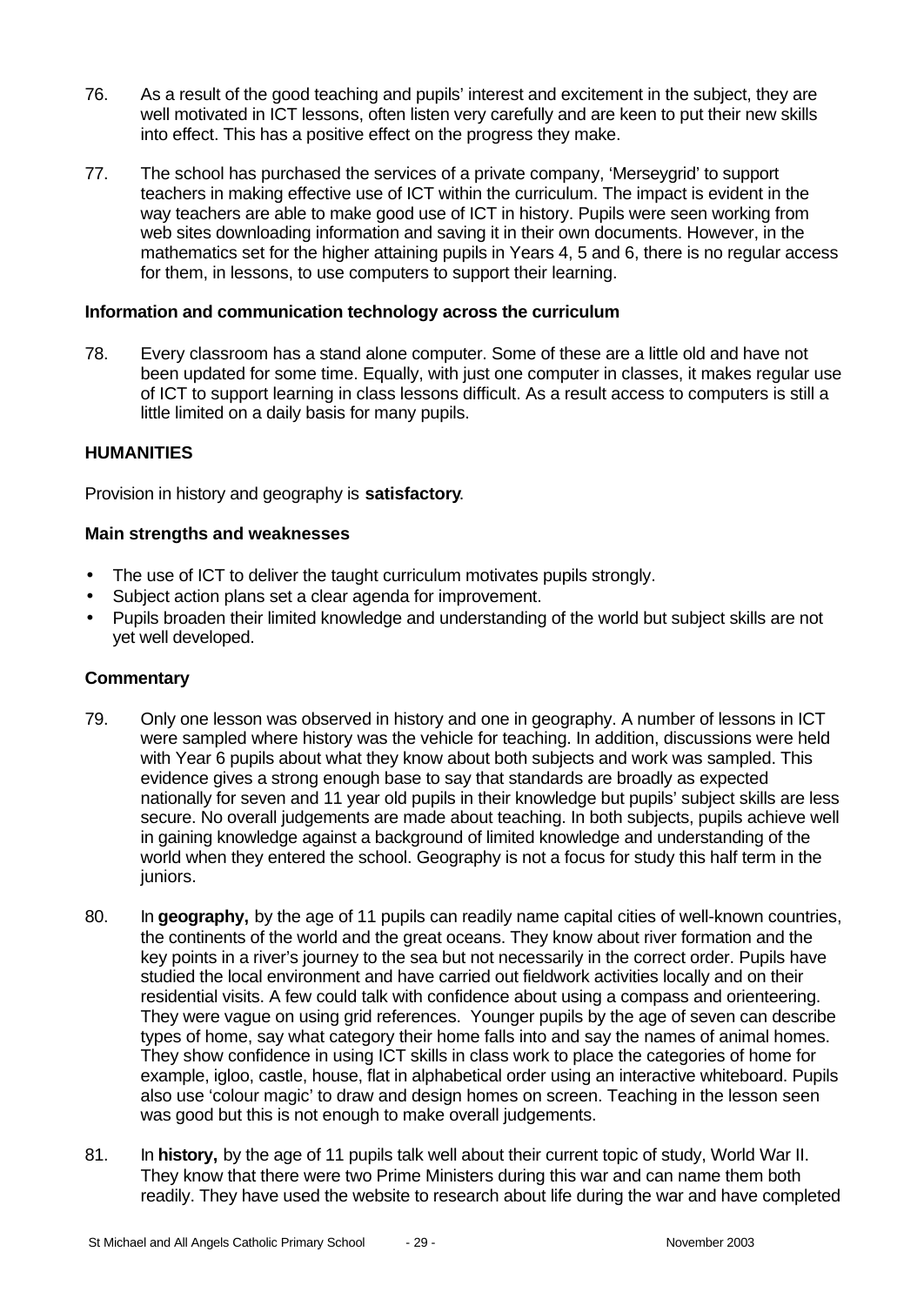a challenge on screen to feed a family using the rationing allowances. They also know about other periods including the Vikings, the Romans, the Tudors and Victorians but make inaccurate guesses at the order of each era and this shows their skills in chronology are weak. However, contrary to this, the more able pupils can recall which of Henry VIII's wives died, was beheaded, divorced or survived. Pupils in the infants have studied famous characters including Guy Fawkes and Florence Nightingale. They have some experience of studying artefacts at close quarters to gain clues about the past. In the lesson seen pupils in Year 6 were using ICT to devise a multi media presentation. They were enthusiastic and well motivated by the task and achieved well in the lesson. Teaching was good. Work scrutiny would suggest that teaching is at least satisfactory.

82. Leadership and management in the subjects are satisfactory. The action plans show a revision of policy guidance is underway to embrace for both subjects Personal, Social and Health Education, Education for Sustainable Development and Citizenship. The agenda is based on curriculum review and looking for links between subjects. The plans make no mention of monitoring teaching or the outcomes of pupils' learning. The geography coordinator has recently attending training on developing geography skills through using the outdoor environment but the impact of this is not yet measurable.

#### **CREATIVE, AESTHETIC, PRACTICAL AND PHYSICAL SUBJECTS**

Provision is **broadly satisfactory** in art and design, design and technology and physical education. **The composition element of music is weak.**

- 83. Only one lesson was seen in design and technology, and one lesson and one part lesson in each of art and design and physical education. No lessons were seen in music. In addition to observing lessons, inspectors spoke with coordinators and pupils about their work, looked at planning, and examined work on display around the school and in the art and technology room.
- 84. It is evident from work displayed around the school, and particularly in the specialist room that provision for art and design is satisfactory and becoming good. This is because specialist teaching by the subject coordinator is an emerging development. She currently teaches the Year 3 and 4 classes, and because of her good subject knowledge, they produce good quality work. A strong feature of provision is the dedicated art and technology room, used by classes in Years 3, 4, 5 and 6. The additional space that this offers for the storage of materials and half-completed work, and the unique atmosphere of working is a dedicated space, adds a spice to art lessons that helps the pupils to think and work in creative ways. The room is very much a 'workshop', which adds to a sense of artistic endeavour, although currently some resources are stored untidily and take up valuable worktop space. Plans to extend the use of the art room to younger pupils are in evidence.
- 85. Teachers and pupils take a bold approach to art and design. This helps the pupils to achieve well. There are examples of lively print work across the school, much of it on a large scale. The stairwells of the junior classes display an inviting range of prints on cloth, alongside other techniques that give a dramatic effect. Pupils learn to mix colour well. This begins in the Foundation Stage, and by Year 4, pupils are able to produce abstract interpretations of their journey to school. Good attention was paid to composition in a lesson with Year 4. They used pastels and charcoal with confidence, and with adult help, applied a colour wash to intensify the effect. The pupils' evaluative skills are underdeveloped, largely because the teaching does not focus sharply enough upon this skill as a part of every lesson. The oldest pupils have less well developed art skills and techniques.
- 86. Overall, standards in the subject are satisfactory and the subject has the potential to become a strength of the school. For this to happen, all of the teachers require greater guidance about how to interpret the national guidance adopted as the school's scheme of work, and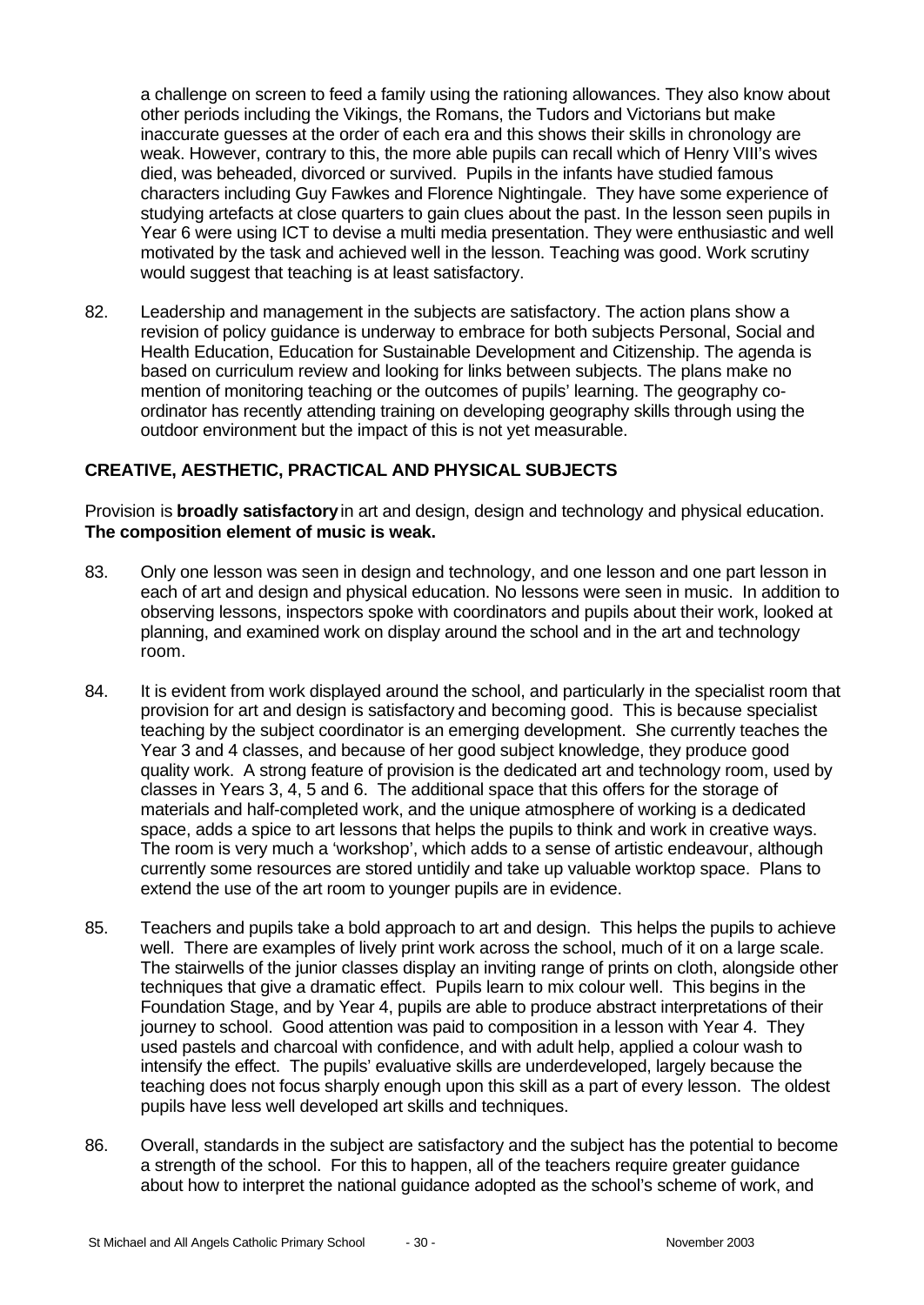there needs to be more rigorous assessment of skill development as pupils move from class to class.

- 87. It is not possible to make a firm statement about provision in **design and technology**. Only one lesson was seen. There is very little stored work from the previous year, and few examples of completed work in the classrooms themselves. Planning charts show that the programme of study has been covered and, as in art and design, the strongest work is in Years 3 and 4. They have made some exciting seats to match the attributes of different fictional characters, and finished these to a good decorative standard. Evidence from lesson plans and the single lesson observed, shows that pupils understand that they need to plan their designs, and explore ways in which the materials to be used can best be joined together. There is some evidence from sketchbooks that by Years 3 and 4, pupils are able to reflect on their work as they design and make torches, as well as evaluate the completed product. Assessment and tracking of individual and group achievement is not yet in place, which hinders planning for skill development and step by step steady progress.
- 88. Only one full length lesson of **physical education** was observed, but several shorter observations of part lessons show that provision is satisfactory. All strands of the subject are taught, including swimming and outdoor and adventurous activities. Orienteering and other activities during a residential visit to North Wales for older pupils make a good contribution to this strand. The school makes use of its links with local secondary schools and other outside providers to give specialist training in, for instance, judo and fencing. The large sports hall adds to the quality of teaching and learning in such areas. There are opportunities for competitive sport with other schools, and a range of after school clubs develop games skills further.
- 89. The co-ordinator has very recently carried out an audit of gymnastics teaching across the school, and identified the need to improve the teachers' subject knowledge through further training, particularly in the teaching of the three part gymnastics lesson. New equipment is to be ordered when funding is available. A new creative dance scheme has been introduced in the Year 1 and 2 classes since September. During a lesson with Year 2 pupils, standards of dance were below average, but improved in the space of a lesson. At first, they found it hard to control their enthusiasm for changing levels or making different body shapes, but by the end of the lesson, they had learned to co-ordinate their movements better, and to mirror each other during partner work.
- 90. No direct teaching of **music** was observed during the inspection. However, the school agrees that provision for the full range of music activities shows some gaps. For example, although a specialist teacher gives support for singing in the classes for older pupils, class teachers themselves lack confidence in teaching the compositional side of the subject. Music has not been a school priority, as the school has put most of its time and energy into making improvements in English and mathematics. A recently purchased scheme of work should now provide the impetus needed for the school to focus on the subject and for teachers to take on the full range of activities in music, in the near future.
- 91. In all of these subjects, the role of the coordinators is satisfactory. They are knowledgeable about their area of responsibility, and have undertaken some monitoring and evaluation, but do not have the opportunity to work alongside other teachers to share expertise and extend their influence.

# **PERSONAL, SOCIAL AND HEALTH EDUCATION AND CITIZENSHIP**

Provision in personal, social and health education (PSHE**) is satisfactory.**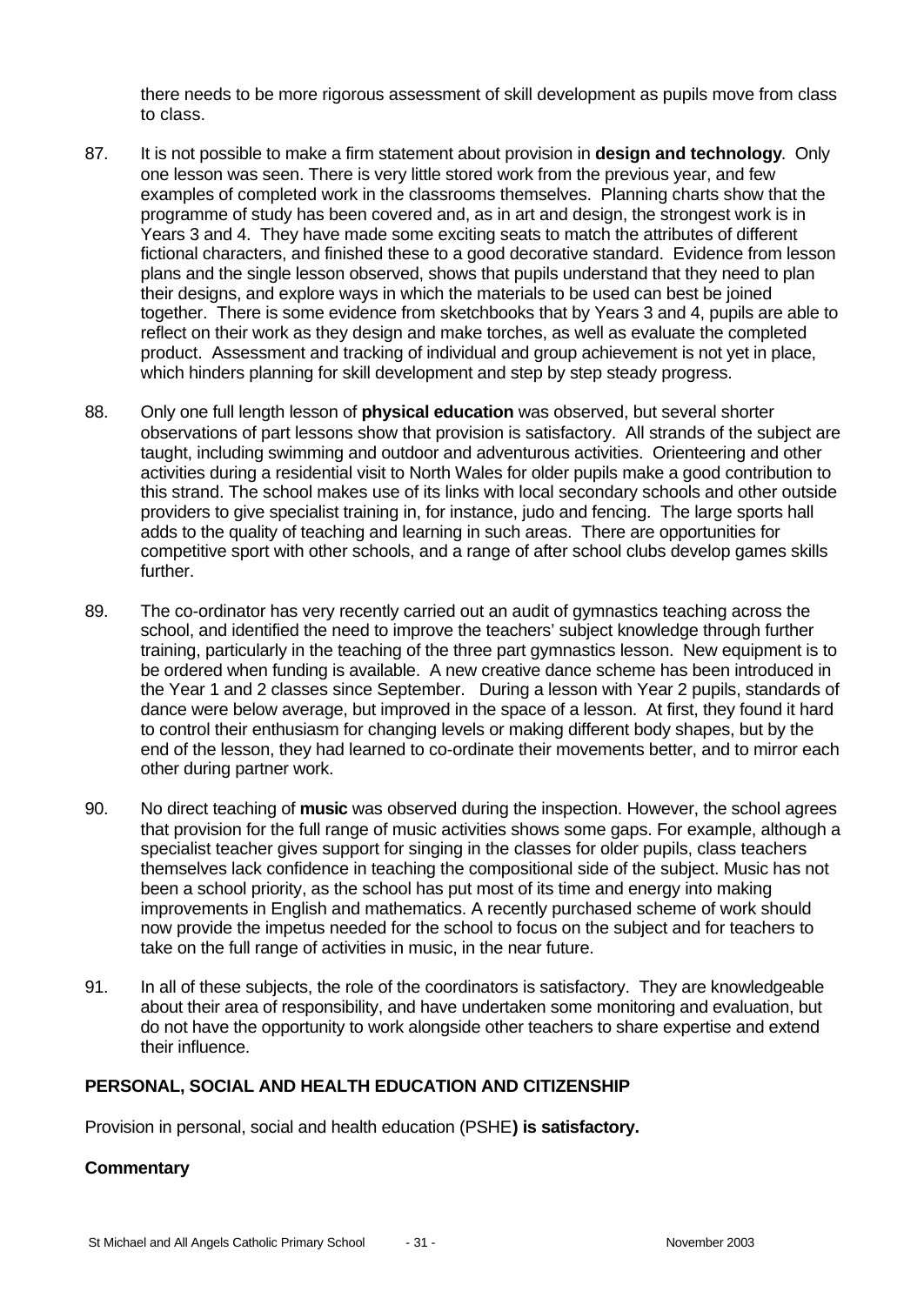92. The school is in the process of reviewing its provision in this area. For example, a school council is being established and pupils spoke enthusiastically about their role in this. The school's sex education policy is being revised in line with recent government recommendations and parents are being consulted on the delivery of sex education across the school. The school acknowledges that citizenship requires further improvement. Evidence of this is in the action plans for geography and history where both subject coordinators have highlighted the need to incorporate elements of citizenship, PSHE and Education for Sustainable Development within the curriculum planning. There is a specific plan for improvement contained in the school plan which highlights issues related to multicultural awareness. The impact is evidenced where for example, the mother tongues of pupils with English as an Additional Language are displayed around the school, parents are invited to speak to pupils, and the celebration of the 'One World' week drew out similarities and differences in cultures around the world. The school plans to measure the success of its initiatives in PHSE by judging how well pupils show awareness of other cultures and respect for the diversity of race in the world in which they grow in their daily work.